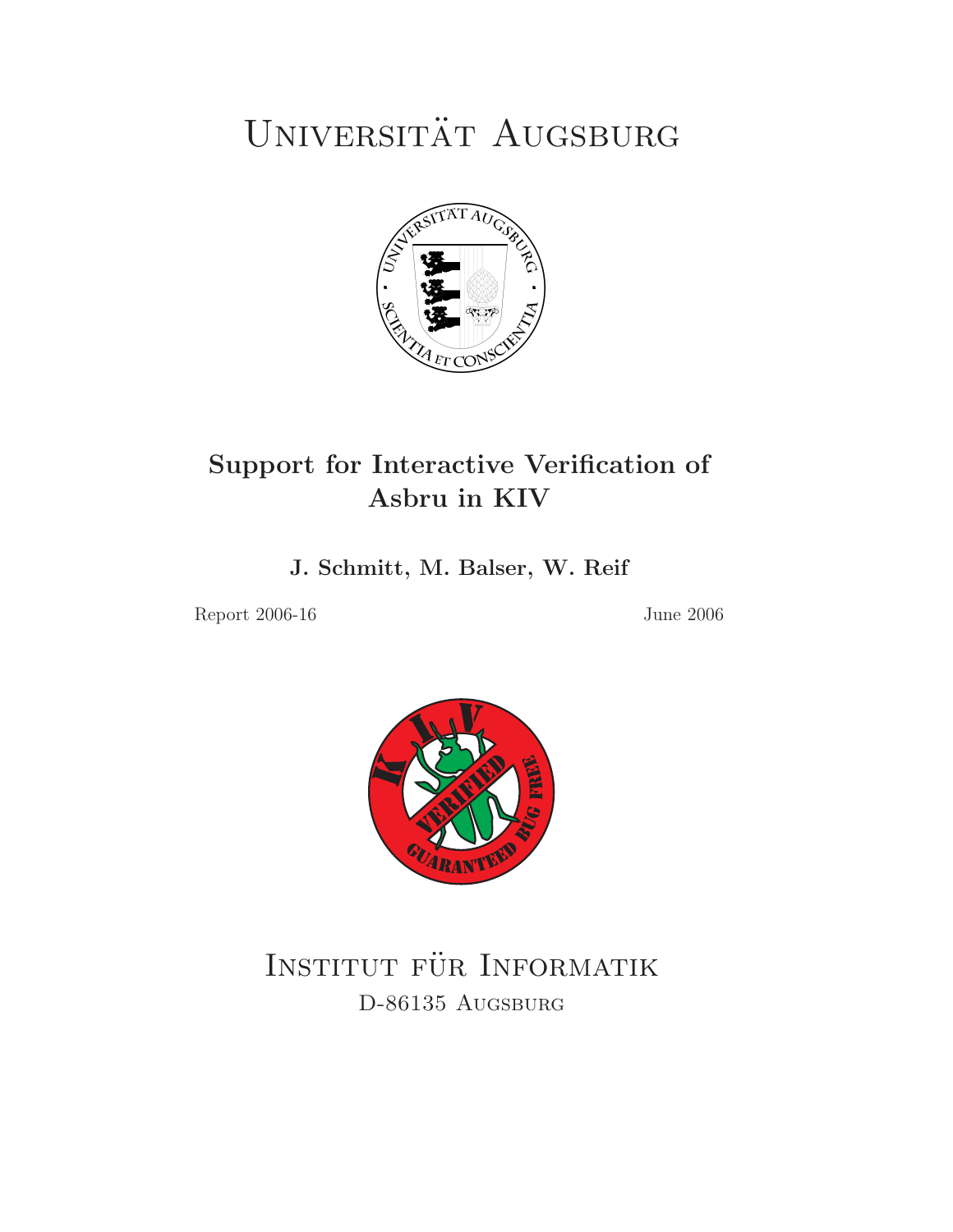Copyright  $\odot$  J. Schmitt, M. Balser, W. Reif Institut für Informatik Universität Augsburg D–86135 Augsburg, Germany http://www.Informatik.Uni-Augsburg.DE  $-$  all rights reserved  $-$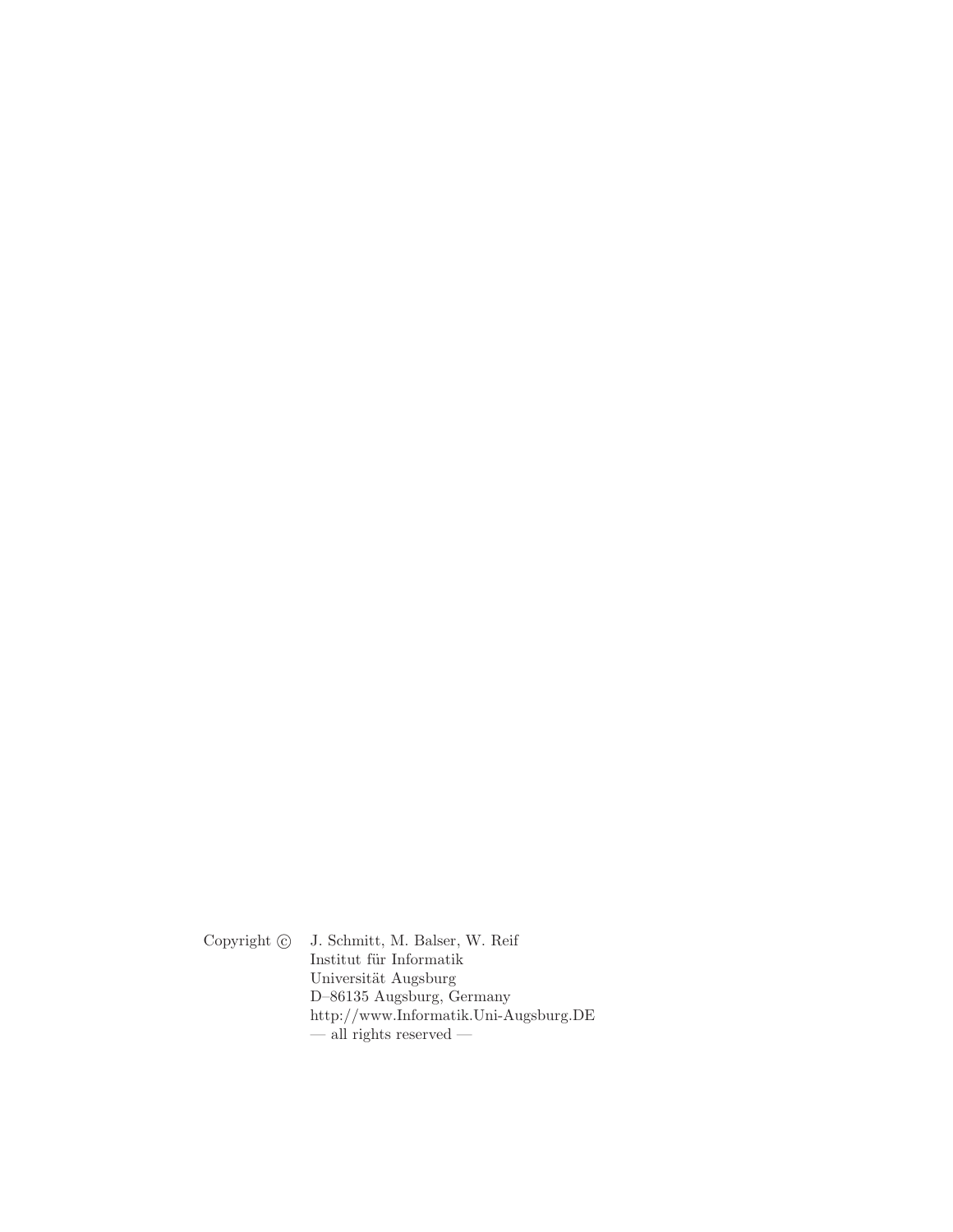# **Abstract**

This technical report documents the integration of the Asbru modelling language in the interactive verification environment KIV. Asbru is useful to model medical guidelines. KIV is a powerful tool for the application of formal methods. With our integration, it is possible to apply formal interactive verification to Asbru medical guidelines.<sup>1</sup>

 $^1 \mathrm{This}$  work has been partially funded by the European Commission's IST program, under contract number IST-FP6-508794 Protocure II.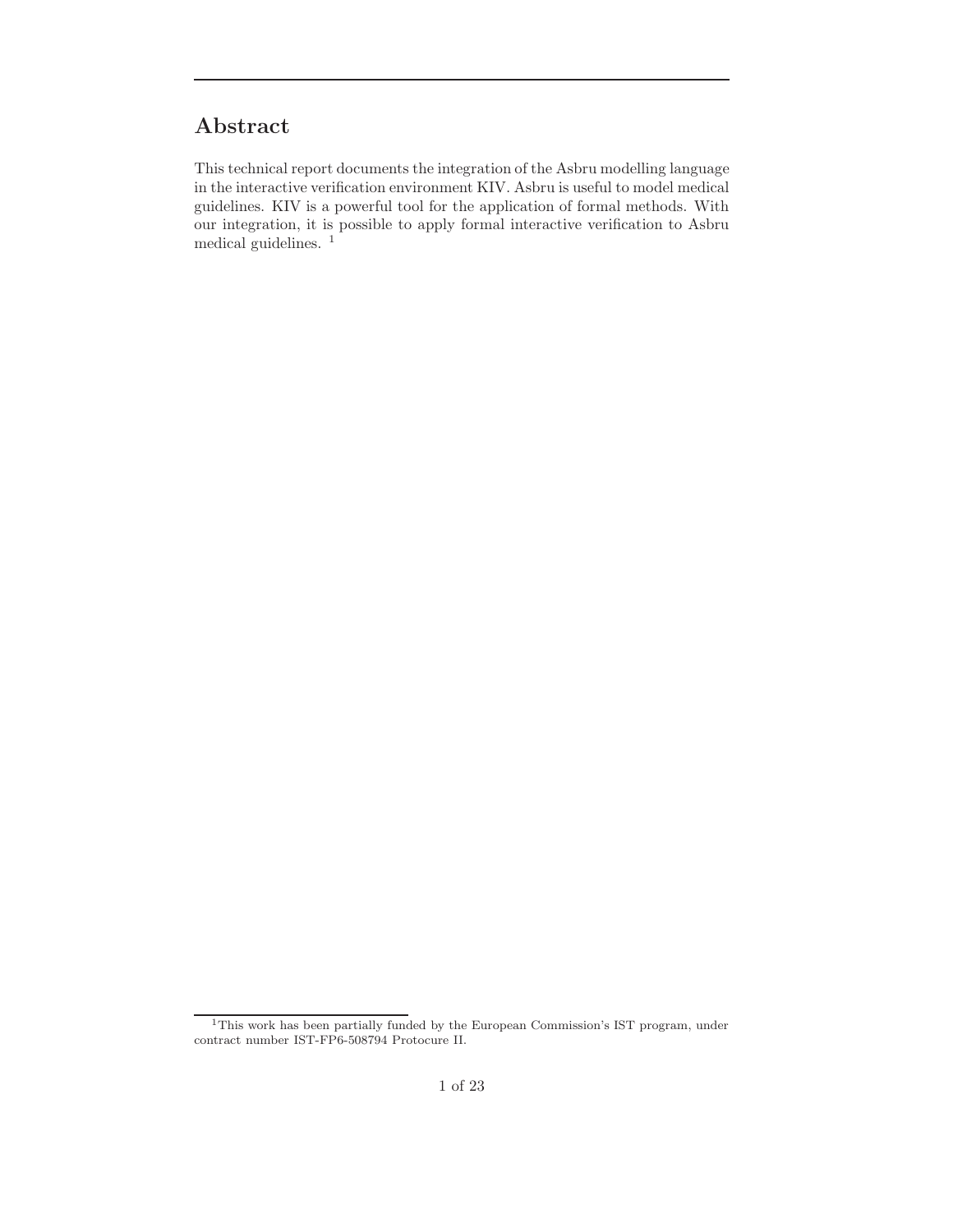# **Contents**

| 1                        |              | Introduction                                                                                | 4              |
|--------------------------|--------------|---------------------------------------------------------------------------------------------|----------------|
| $\overline{2}$           |              | Development graph                                                                           | 4              |
| 3                        |              | Identifiers                                                                                 | 6              |
|                          | 3.1          |                                                                                             | 6              |
|                          | 3.2          |                                                                                             | 6              |
| $\overline{\mathcal{A}}$ | Time         |                                                                                             | 6              |
|                          | 4.1          |                                                                                             | 6              |
|                          | 4.2          | $asbru-clock \dots \dots \dots \dots \dots \dots \dots \dots \dots \dots \dots \dots \dots$ | 7              |
| 5                        |              | Intervals                                                                                   | $\overline{7}$ |
|                          | 5.1          |                                                                                             | $\overline{7}$ |
|                          | 5.2          |                                                                                             | $\overline{7}$ |
| 6                        |              | <b>Dynamic Functions</b>                                                                    | 8              |
|                          | 6.1          |                                                                                             | 8              |
| 7                        |              | <b>Histories</b>                                                                            | 9              |
|                          | 7.1          |                                                                                             | 9              |
| 8                        | <b>State</b> |                                                                                             | 9              |
|                          | 8.1          |                                                                                             | 9              |
|                          | 8.2          |                                                                                             | 11             |
|                          |              | 8.2.1                                                                                       | 11             |
|                          |              | 8.2.2<br>plan-state $\ldots \ldots \ldots \ldots \ldots \ldots \ldots \ldots \ldots \ldots$ | 11             |
|                          |              | 8.2.3                                                                                       | 12             |
|                          |              | 8.2.4                                                                                       | 12             |
|                          | 8.3          |                                                                                             | 12             |
|                          |              |                                                                                             | $12\,$         |
|                          |              | 8.3.2                                                                                       | 12             |
|                          |              | 8.3.3                                                                                       | 12             |
|                          | 8.4          | Variables                                                                                   | 13             |
|                          | 8.5          |                                                                                             | 13             |
|                          | 8.6          |                                                                                             | 13             |
| 9                        |              | Time annotations                                                                            | 13             |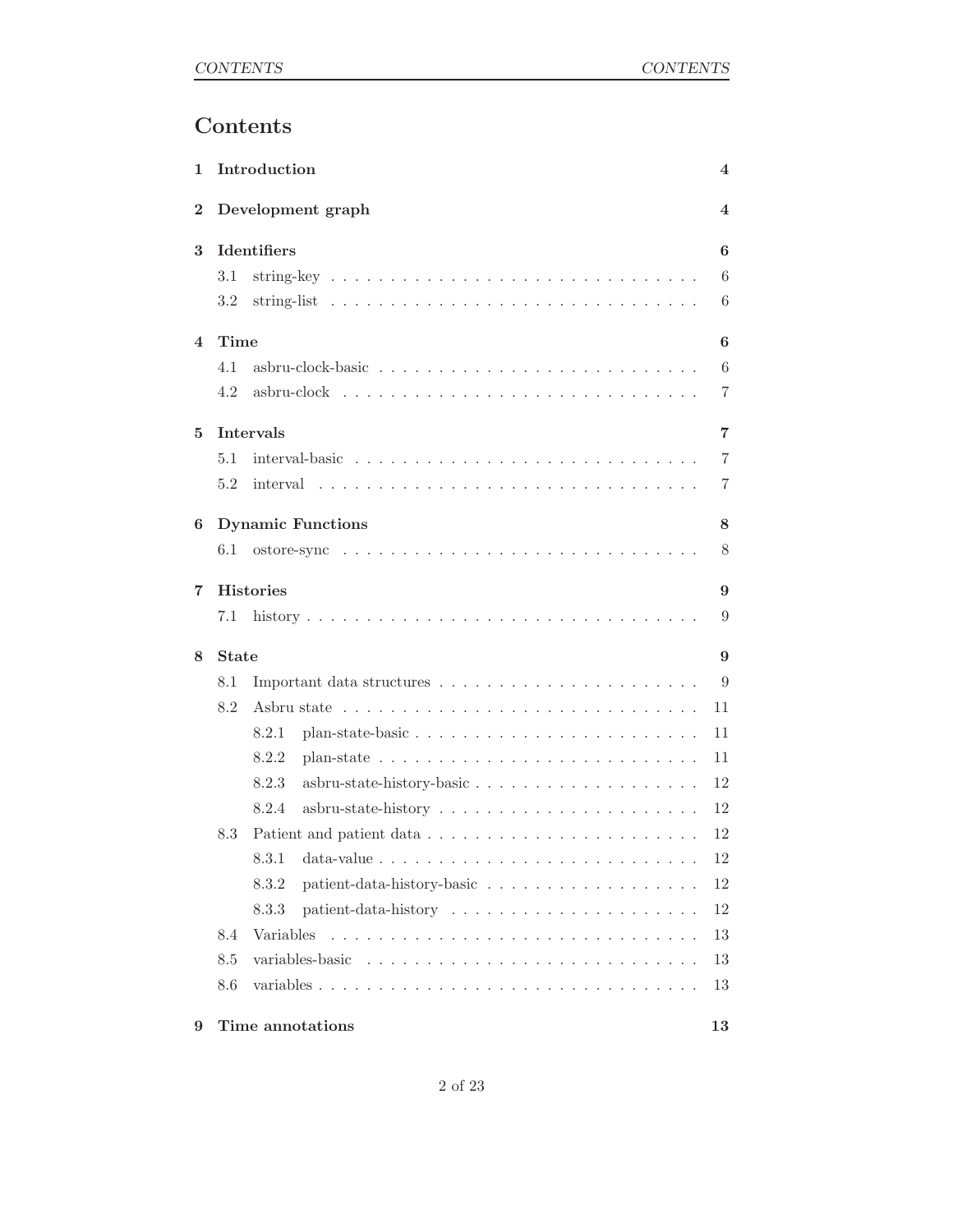|                      | 9.1 |                                                                                               | 13        |  |  |
|----------------------|-----|-----------------------------------------------------------------------------------------------|-----------|--|--|
|                      | 9.2 | time-annotation $\ldots \ldots \ldots \ldots \ldots \ldots \ldots \ldots \ldots \ldots$       | 14        |  |  |
|                      | 9.3 |                                                                                               | 14        |  |  |
|                      | 9.4 |                                                                                               | 15        |  |  |
|                      | 9.5 |                                                                                               | 15        |  |  |
|                      | 9.6 |                                                                                               | 15        |  |  |
|                      | 9.7 | Abstract-Time-Annotation                                                                      | 15        |  |  |
| 10 Conditions        |     |                                                                                               |           |  |  |
|                      |     |                                                                                               | 15        |  |  |
|                      |     |                                                                                               | 16        |  |  |
|                      |     |                                                                                               | 17        |  |  |
|                      |     |                                                                                               | 17        |  |  |
|                      |     | 11 Plan body types                                                                            | 17        |  |  |
|                      |     | 11.1 plan-type-basic $\ldots \ldots \ldots \ldots \ldots \ldots \ldots \ldots \ldots$         | 17        |  |  |
|                      |     | 11.2 plan-type $\ldots \ldots \ldots \ldots \ldots \ldots \ldots \ldots \ldots \ldots \ldots$ | 17        |  |  |
|                      |     | 12 Mandatory and optional sub-plans                                                           | 18        |  |  |
|                      |     |                                                                                               | 18        |  |  |
|                      |     |                                                                                               | 18        |  |  |
|                      |     | 13 Plan synchronisation                                                                       | 18        |  |  |
|                      |     |                                                                                               | 18        |  |  |
|                      |     |                                                                                               | 18        |  |  |
|                      |     |                                                                                               | 18        |  |  |
|                      |     | 14 Environment interaction                                                                    | 19        |  |  |
|                      |     |                                                                                               | 19        |  |  |
|                      |     |                                                                                               | 19        |  |  |
|                      |     |                                                                                               | 19        |  |  |
|                      |     |                                                                                               | 19        |  |  |
| 15 Asbru plans<br>20 |     |                                                                                               |           |  |  |
|                      |     |                                                                                               | 20        |  |  |
|                      |     |                                                                                               | 20        |  |  |
|                      |     |                                                                                               | 20        |  |  |
|                      |     | 15.2 Semantics (plan state model) $\ldots \ldots \ldots \ldots \ldots \ldots$                 | 20        |  |  |
|                      |     |                                                                                               | <b>20</b> |  |  |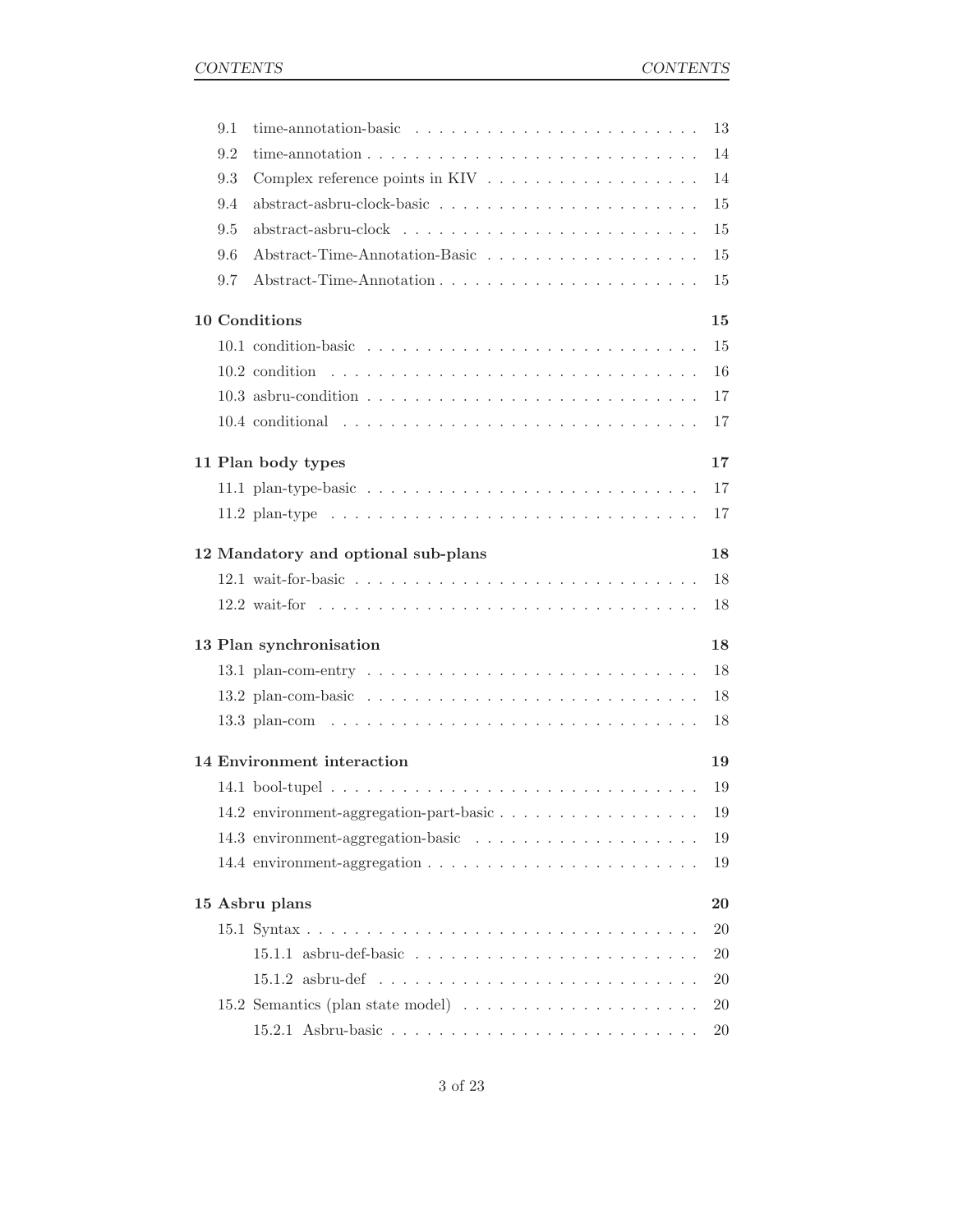| 16 Abstraction                                                                                     | 21 |
|----------------------------------------------------------------------------------------------------|----|
|                                                                                                    |    |
| 17 Auxiliary specifications                                                                        | 21 |
| 17.1 jgelem, prepair $\ldots \ldots \ldots \ldots \ldots \ldots \ldots \ldots \ldots \ldots 21$    |    |
| 17.2 gdata-value $\ldots \ldots \ldots \ldots \ldots \ldots \ldots \ldots \ldots \ldots \ldots 21$ |    |
| 18 Conclusion                                                                                      |    |

# **1 Introduction**

This technical report documents the integration of Asbru in KIV.

Asbru [9, 5] is a plan-oriented language especially designed for the modelling of medical guidelines. A formal semantics of Asbru has been defined in [3, 7]. The semantics is a prerequisite for formal analysis. For interactive verification of Asbru medical guidelines, we have added support to the interactive verification environment KIV. KIV offers algebraic specifications and strong support for reasoning in higher order logic. Special support for temporal logic has recently been added. Asbru medical guidelines can be seen as a special form of reactive system. We have integrated Asbru in KIV such that temporal properties can be verified with the proof method of symbolic execution.

For the integration of Asbru in KIV, an algebraic specification for the syntax and semantics – as defined in [7] – of Asbru has been constructed. This document gives an overview of the specification and highlights important details. The KIV system can be obtained at [4].

Studies have already been conducted to evaluate the usefulness of this implementation with respect to the feasibility of the verification of Asbru properties. As the scope of this report is the implementation not the verification, detailed results regarding verification are not published within this document, but in [6]. The results obtained so far strongly indicate the usefulness of this implementation.

This report describes the implemented Asbru semantics version 2.12. This version of the Asbru semantics is based on the Asbru language version 7.3.

# **2 Development graph**

In Fig. 1 the development graph of our implementation of the Asbru semantics is presented. The specifications with depicted cutters belong to the library specifications included in KIV. they will not be described within this paper.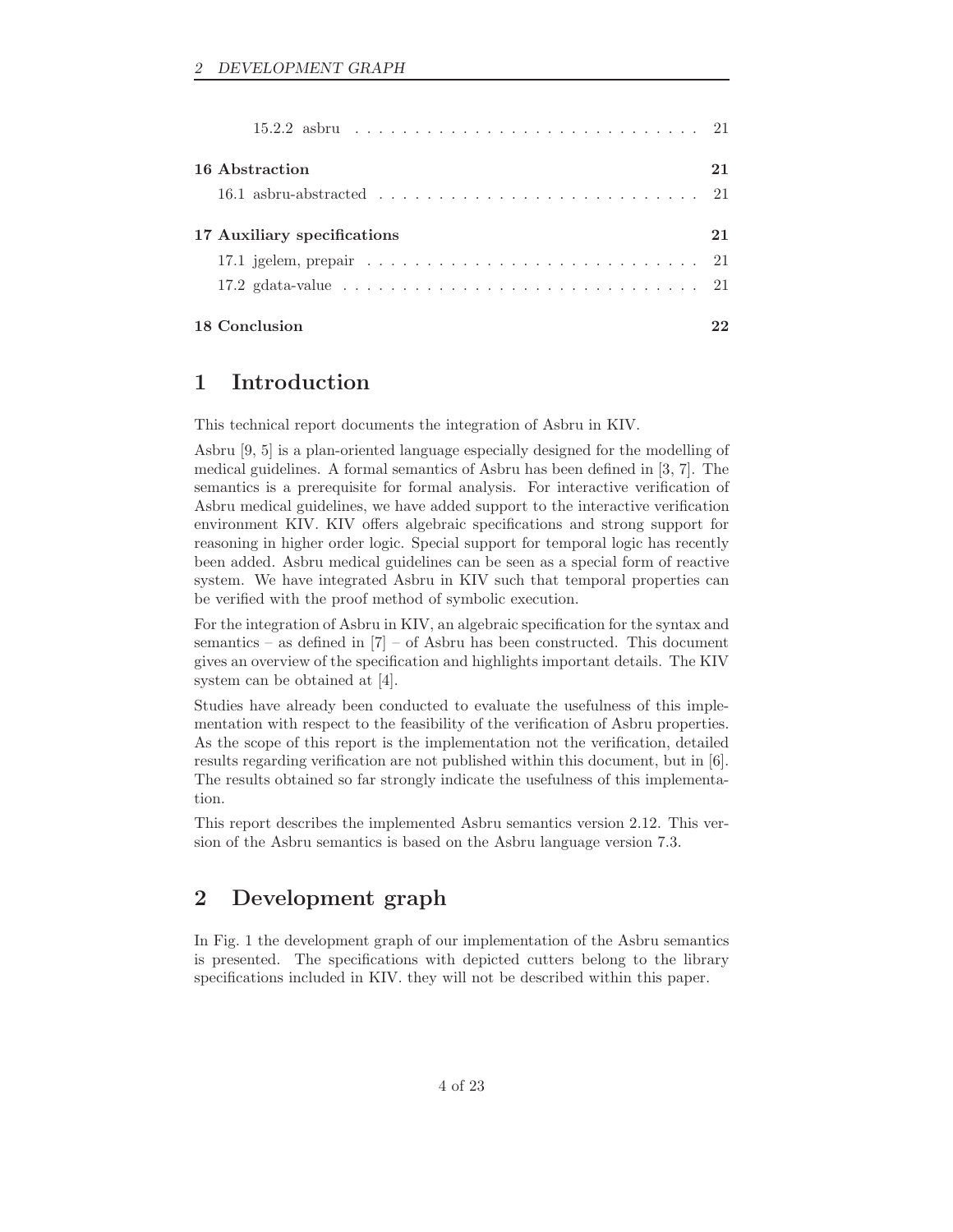

Figure 1: Asbru specification in KIV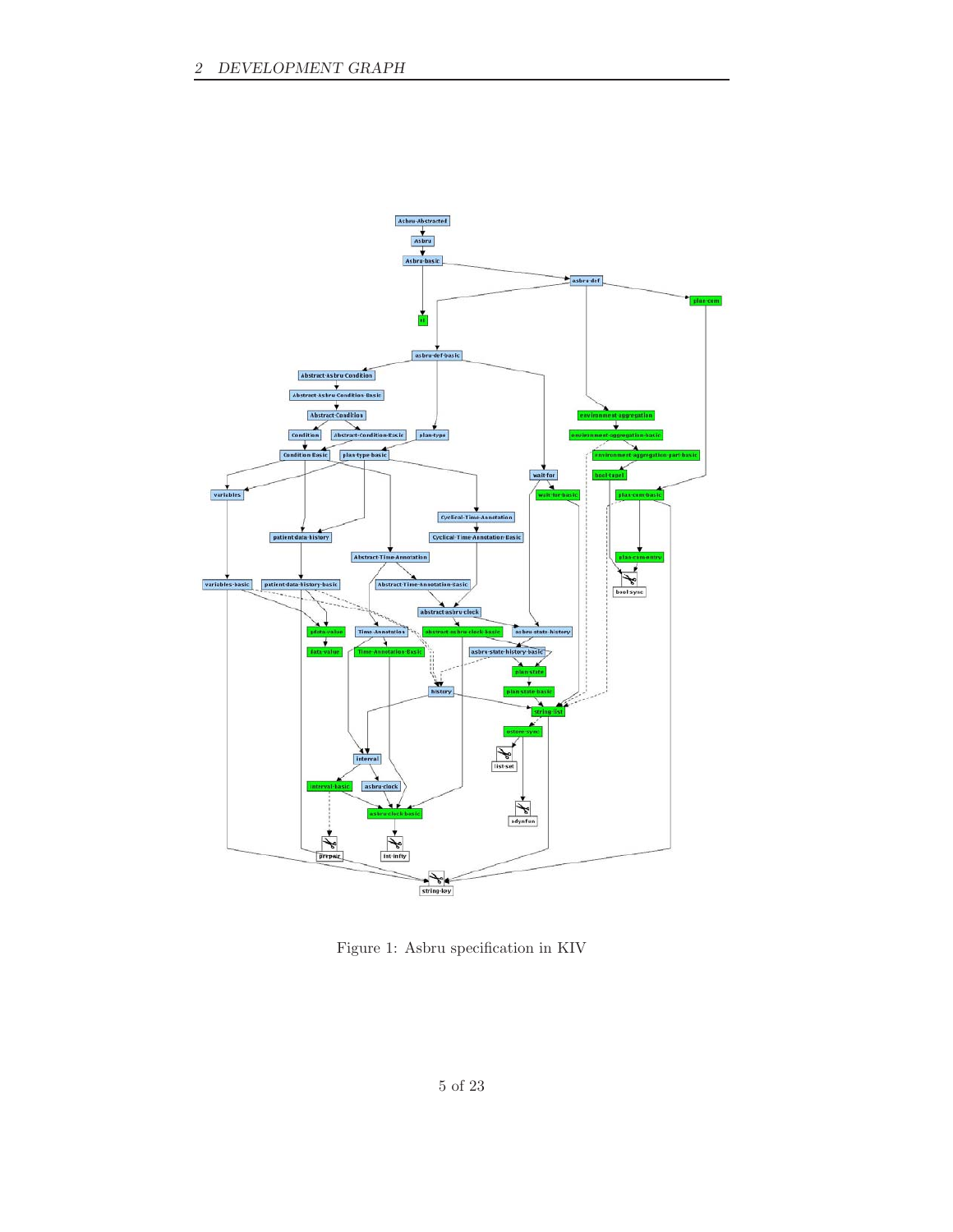# **3 Identifiers**

Identifiers such as names of Asbru plans are modelled as strings in KIV.

# **3.1 string-key**

The string-key specification is an enrichment of the KIV strings. It has been defined as a collection of further simplifier rules and to define necessary predicates and functions for the use of strings as unique keys. Currently it is an empty specification.

# **3.2 string-list**

string-list is a refinement of lists with strings as elements. In general, string-lists represent lists of names of Asbru plans, e.g. as sub-plans for higher level plans.

# **4 Time**

# **4.1 asbru-clock-basic**

This specification defines the data type asbru-clock. The asbru-clock is a two component counter, with the first component being either an integer or infinity, the second component being a natural number.

The first component of the clock counts the time steps, the system has gone through. For reasons of modularisation, it has been decided, this counter should be an integer rather than a natural number. In general, the absolute tick number is considered to be unimportant. This way, lemmas can be inserted at different time points. It is not necessary to deal with the difficulty, that with a natural number as a tick counter there is some zero time point, so that you cannot go infinitely back into history. The tick counter may reach infinity or negative infinity when adding the offsets of time annotation time points, which in turn can be infinity or negative infinity.

The second counter is a micro-step counter. A micro-step in the context of Asbru is a technical step, where the environment is not allowed to change. As Asbru is a mainly control oriented language, many control steps are considered to take no real time at all. Examples for this are plan state changes. These can be handled by the system in virtually no time at all and therefore should not lead to a timely progress. Therefore, timing in Asbru is based on the strong synchronous hypothesis [1].

There are different possibilities as to how this micro and macro step scheme may be implemented, one being some form of consensus semantics, where each running plan has to agree on the fact, that no further micro-step is necessary. The second implementation is a more simple principle, where a fixed number of n steps are regarded as micro-steps, while only every  $(n + 1)$ -th step is a macro-step. This second concept has been rejected by the KIV Asbru semantics implementation, because of its theoretical limits. For example, it is in general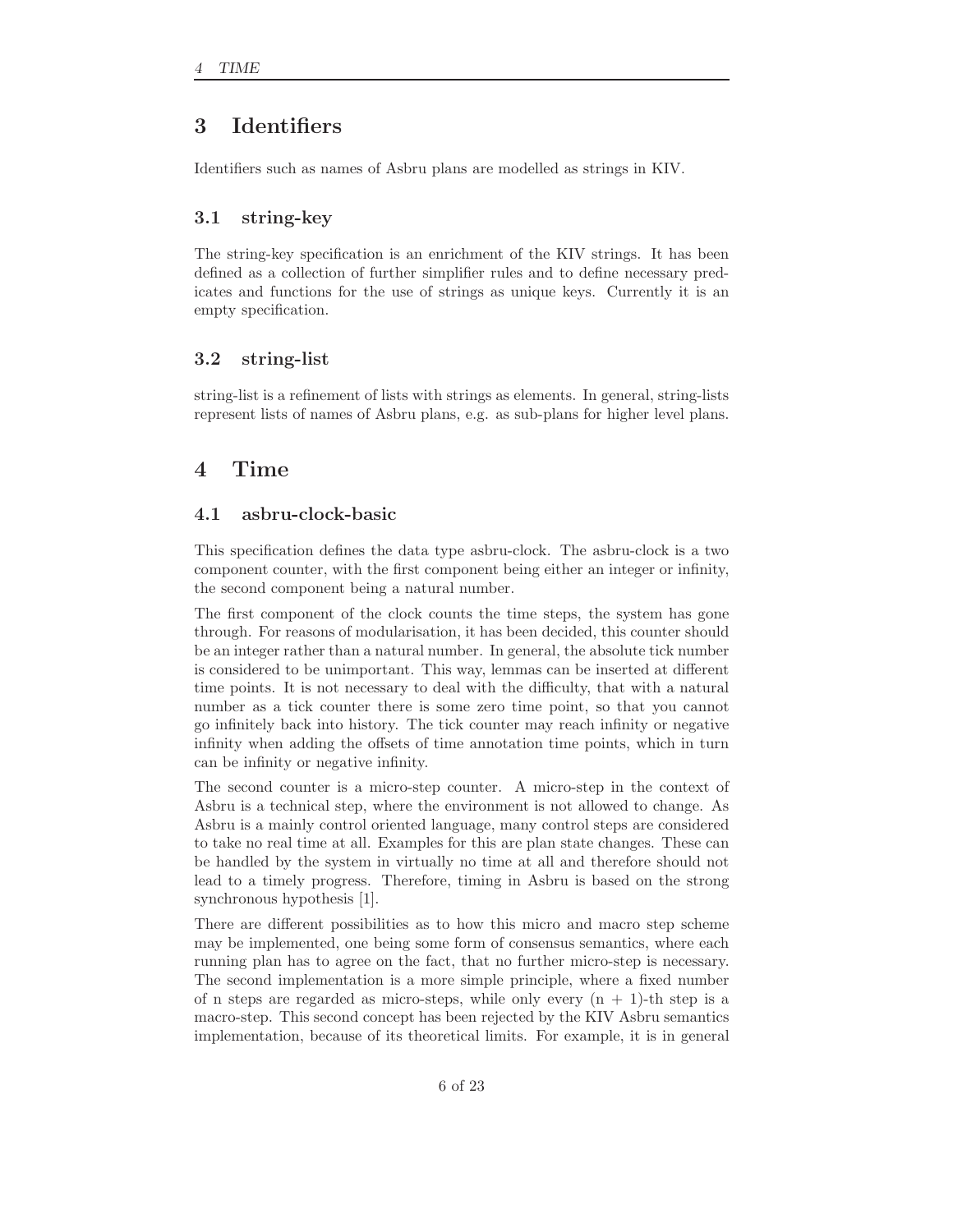not known, that a certain amount of micro-steps is sufficient. It might be possible, that it is necessary to send signals several times through the whole plan hierarchy and the maximum size of this hierarchy is in general unknown.

# **4.2 asbru-clock**

The specification asbru-clock enriches the asbru clock um mathematical functionality. The functions added here allow to move forward and backward in the time and to compare time-points. It furthermore defines abbreviations to hide the details of modifying the clock within micro and macro-steps by functions

micro-step : asbru-clock -> asbru-clock macro-step : asbru-clock -> asbru-clock

Where the micro-step increases the micro-step counter and the macro-step increases the macro-step counter while resetting the micro-step counter.

In general, it has been the intention of the specification of the mathematics regarding asbru-clocks to express the fact, that micro-steps do not represent real time steps and therefore are not related to concepts as "earlier" or "later". It is therefore not possible to address individual micro-steps but only to refer to a list of states that has been reached in between two macro-steps.

Additionally, minimum and maximum functions for simple access to the earliest or latest time out of a pair of asbru-clocks are defined.

Currently only a partial mapping between the Asbru ticks and real world time is being defined. Current examples work well with an assumption, that a second, which is the smallest time unit currently used in the case studies, can be divided into n Asbru ticks, where n is an arbitrary but fixed value. Apart from that, the logical upscale has been specified, where 60 seconds are equal to one minute, 60 minutes to one hour and so on. If it is ever necessary to specify ticks further, one can do so in the case study dependent specifications.

# **5 Intervals**

#### **5.1 interval-basic**

interval-basic is a pair of asbru-clocks and therefore a rudimentary time-interval.

#### **5.2 interval**

interval enriches interval-basic with simplifier rules and additional predicates. Especially the validity of an interval is defined within this specification. An interval is valid, if the lower border (i.e. the earlier time point) really is lower (or earlier) then the upper border. A time point is member of an interval, iff it is not earlier than the first time point and not later than the second. With this definition of the elem relation for times, an interval not satisfying the validity would not contain a single time point.

From a theoretical point of view, it is not feasible to specify that the first time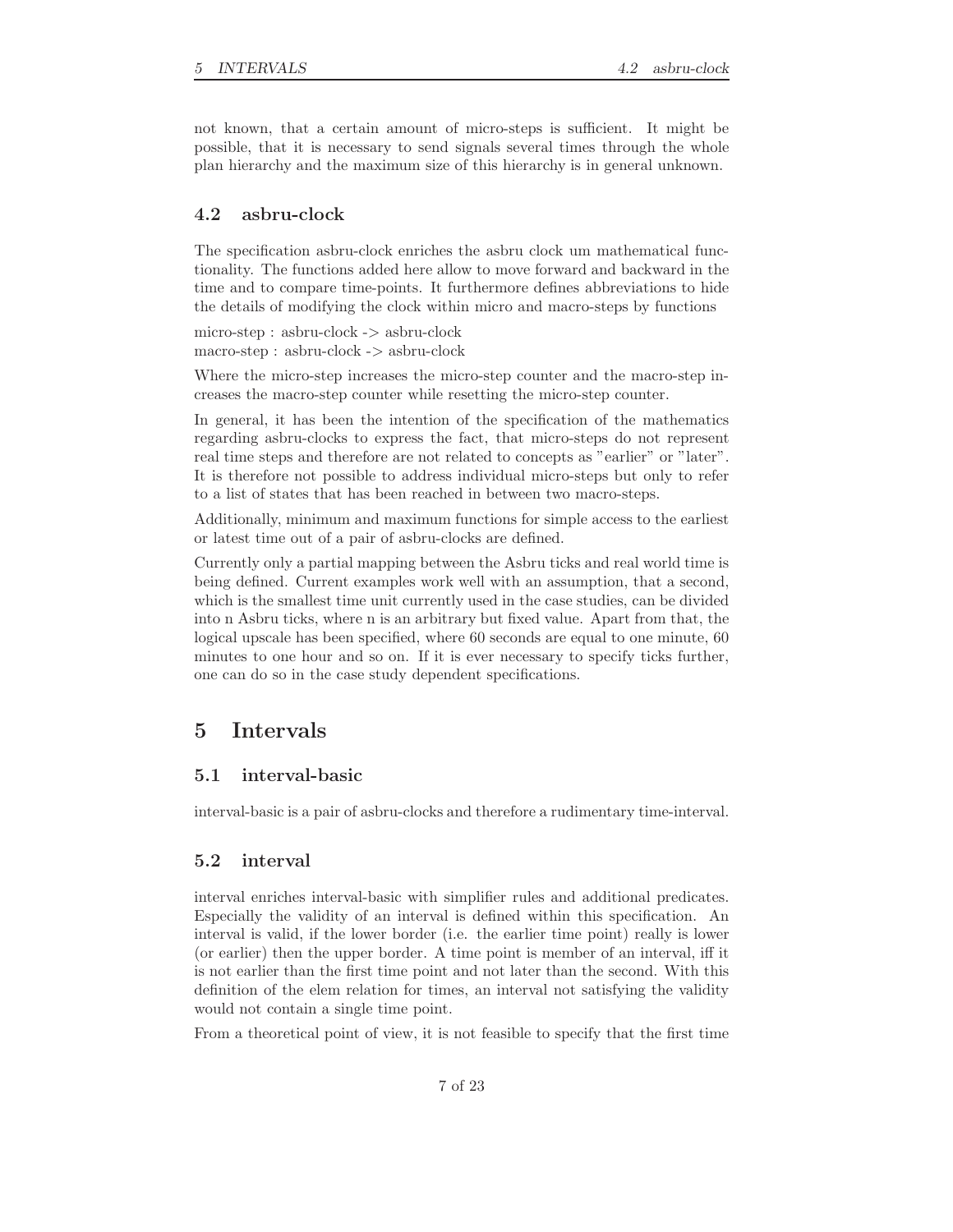point must not be later than the second on a syntactical level, which would lead to an inconsistent specification. It would have been possible to specify the selector functions on intervals that way, so that one selector always returns the earlier time-point and one selector always the later time-point. However it has been decided not to do so. The reason for this is a minimation of the case distinctions within proofs. In general the knowledge about the time points of an interval is limited and sometimes it cannot be easily (i.e. automated) decided whether a time point is earlier than the other one or not. It has therefore been considered the duty of the verifying person to ensure he validity of intervals.

# **6 Dynamic Functions**

# **6.1 ostore-sync**

The ostore-sync specification enriches the specification dynfun with the specification of the predicate sync. The sync predicate is a way to come around difficulties with concurrent access to data types within synchronous parallel execution. In general synchronous write access from more than one process to one variable is seen as a clash. The result of such a clash can be defined differently. Some common specifications to deal with clashes are the following:

- The result of the assignment is arbitrary chosen from one of the assigning processes (one process overwrites the other ones result)
- The result is arbitrary (interleaved writing might lead to inconsistent data structures)
- Both assignments are carried out (i.e. access to different fields within an array)
- The assignment results in an inconsistency, the program "aborts"

In general it depends on the actual problem, which of these specifications best represents the desirable outcome. The sync predicate postpones the decision how to react to clashes and allows, it not to be specified in the KIV foundation but on case study level. So ostore-sync defines the outcome of concurrent access to dynamic functions.

A dynamic function can be seen as something like a hashtable. Synchronous access has been defined in a way that concurrent updates to different fields are executed without a clash, that is, both updates are executed. Conflicting updates result in an non solvable clash, that is, the program aborts with a finite error. Data types as used within this specification are not capable of detecting an update with the original data value. This could be an assignment of the form  $f(x) := x$ . Such an assignment would be considered not to have happened from the sync point of view. If this is considered as a shortcoming (which it is not for this project) it can be avoided by using boolean flags to indicate updates.

Dynamic functions as data structures represent a state of the system or the patient. Details about the usage of dynamic functions for data storage can be found within the description of the asbru-state and patient-data specifications.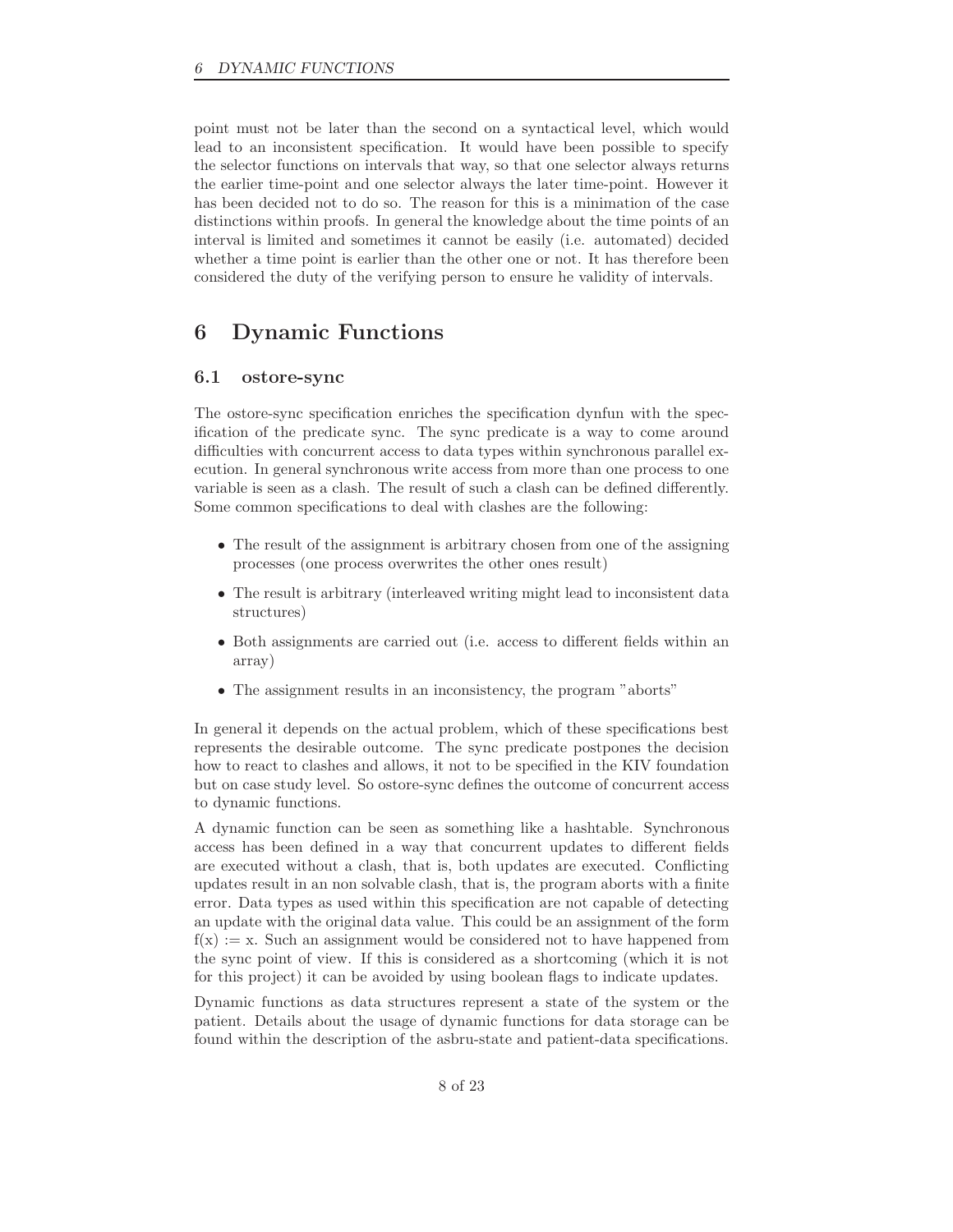In principle, sync predicates have to be defined for every specification, where synchronous parallel write access to one variable may occur. Such specifications are history, asbru-clock and further specifications.

In addition to the specification of sync also simplifier and forward rules are specified to automatically deal with sync predicates in proof obligations such that it can be determined automatically whether a clash has occurred and also, what the outcome of a parallel non-clashing update is.

# **7 Histories**

### **7.1 history**

The concept of the history data type is very close to the concept of dynamic functions. The key of the history selectors are time points. For reasons of modularisation it has been decided to add a possibility to work not on single time points but also on intervals.

History is a generic specification with the type of the included dynamic function left undefined. With this it is possible to define generic simplification rules. This saves the effort for reproving and specification for the actualised dynamic functions. The history construct as it is defined is used by three specifications, the variable history, the Asbru state history and the patient data history.

# **8 State**

### **8.1 Important data structures**

The most important data structures within Asbru are the Asbru State, Patient Data and Patient. Within the Asbru state all configurations of Asbru plans are stored, that is their current state regarding the semantics state-chart. Within the Patient Data known values of the patient are stored. It is important to distinguish between the Patient data structure and the Patient Data data structure. While the former contains information about the real condition of the patient, the latter represents the knowledge the medical staff has gained about the patient. This knowledge can be outdated in the sense, that values are already changed within the patient but not yet updated in the records. However, knowledge represented in the Patient Data has always been transferred from the Patient at some point.

Fundamental concepts that are included within the implementation are histories. They can keep track not only of single configurations, like the state of an Asbru plan or the status of the patient, but also of traces of these configurations. Histories store those configurations together with the time, at which they occurred.

The control flow is specified in the Asbru and Abstracted Asbru specifications. They implement the state-chart written down in the Asbru semantics definition paper [7]. This kind of implementation, where Asbru plans are interpreted by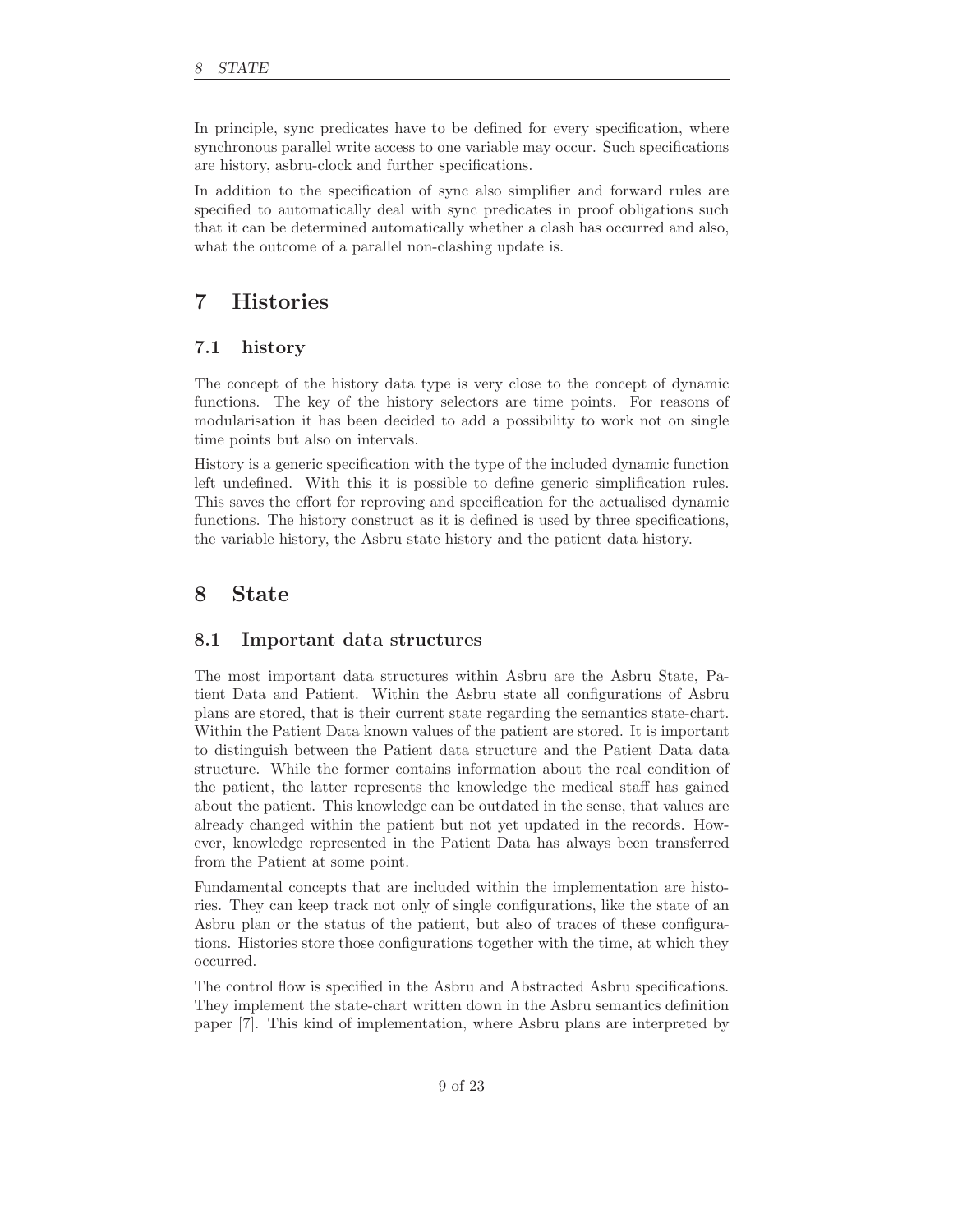an interpretation engine and are separated from the configuration that is stored within the Asbru State is a very direct implementation of the Asbru semantics. Experience shows, that the separation of control flow and data increases the readability of the proof obligations, thus reducing the effort to learn Asbru verification.

Although not strictly within the scope of this publication, we want to provide an overview about the timely changes of the data structures. Access to these is in general limited to an access in a controlled way. This is depicted in Figure 2.

The calculus employed to verify the sequents is the ITL calculus described in [2]. This calculus divides a temporal step into two half steps, where one is made by the specified system, the other is made by the environment. The system step is made of all the changes, Asbru plans make, as is described within the Asbru semantics state-chart overview. That is, the system step consists of plan state changes, the spawning of new sub-plans and so on. During this half step, histories and Patient are not changed. This is, because the state change of the patient is not the responsibility of Asbru plans.

The only data structures that might change within the system step are the Asbru-State and the internal plan signals. Within the Asbru state data structure, every plan is only allowed to change its own state, as for the internal plan signals, plans are only allowed to change signals sent to their sub-plans. As this is guaranteed by the Asbru execution engine, it can be concluded, that no concurrent write access to two different Asbru state fields or signal fields will occur. This however has to be made explicit for formal verification. As Asbru plans are executed synchronous parallel, there is concurrent access to several data structures. A predicate sync has been defined, which specifies, which concurrent access is ordered and which results in a clash. See the specification ostore-sync for details.

More complex than the system half step is the environmental half step. The environment is responsible to take the outcome of the system step and log it into the histories. The environment is also responsible for advancing the time and to distinguish between micro and macro-steps. With the time advancing, setting the older history entries back in time is being done automatically. The remaining task is to set the current Asbru State to the current entry field within the Asbru State History. For properties without time annotations it has been established to be useful, to automatically discard the older Asbru State History fields. This reduces the amount of formulas on the sequent, therefore increasing the efficiency of TL calculations and improving readability.

Data transfer is different for the Patient Data History. Although data may be transfered from Patient, it is not necessarily done. A data transfer from Patient to the Patient Data History is seen as a measurement. Those measurements in general have to be initiated by Asbru plans, which is done by the start of a plan with plan type ask. Without a running ask plan, it is assumed that no measurements are taken and therefore the current entry in the PDH remains unchanged.

Within Patient all values that are stored may change independently of one another. This can be limited to some extend by so called effects of Asbru plans or by the modelling of background knowledge. Limitation may include a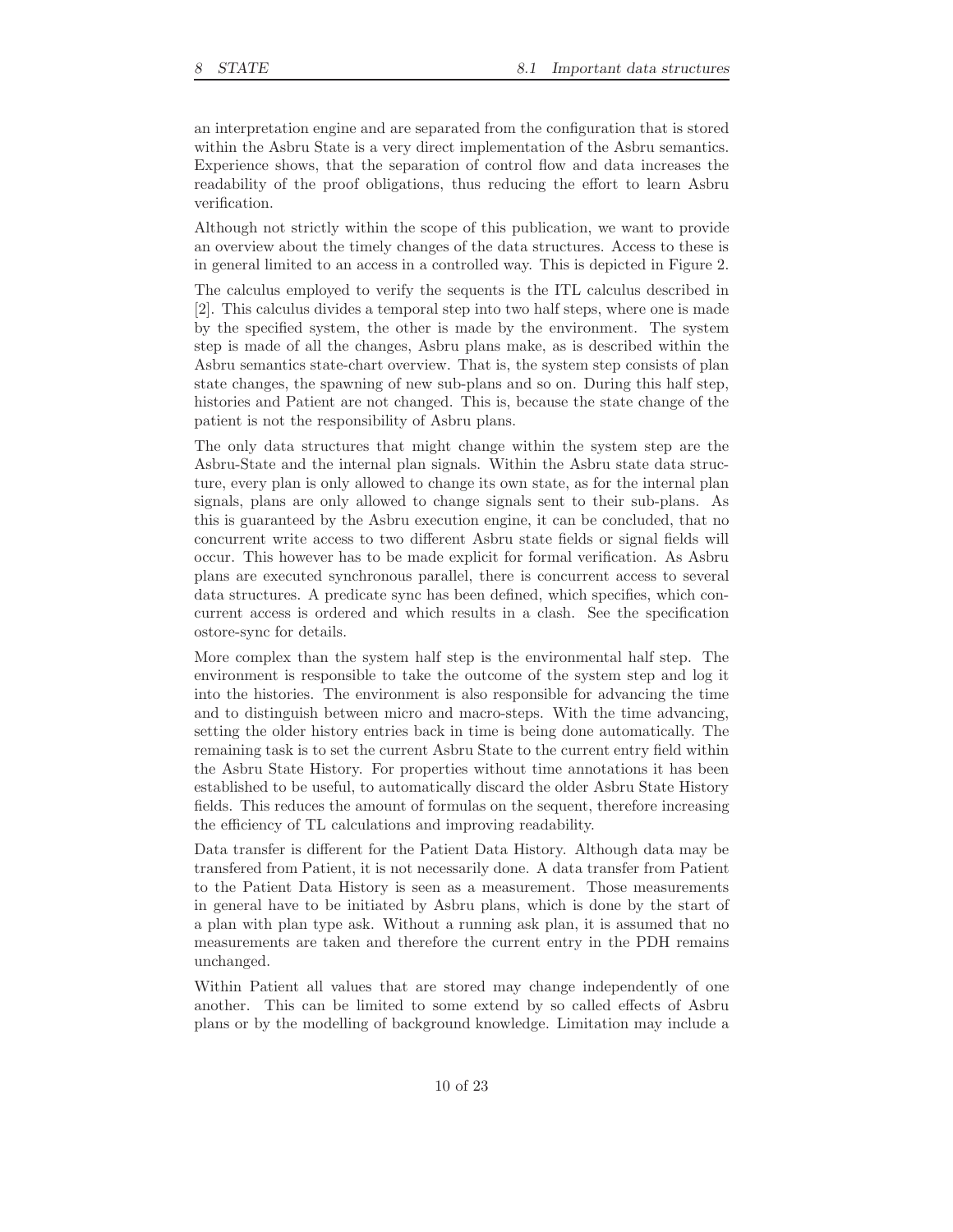

Figure 2: Dataflow in Asbru

complete prohibition of changes, quantitative changes (e.g. a drop between 5 and 15 mg per litre) or qualitative changes (value is raising).

The Asbru state has to remain unchanged during the environment transition with respect to all the plans that are currently executed. For some proof techniques, it is possible to avoid the direct execution of a subset of the Asbru plan hierarchy and the Asbru state may change for all those plans, which are part of the current hierarchy, yet not executed directly. This proof technique is called proof decomposition and is described in the verification tutorial "Asbru in KIV" [6].

### **8.2 Asbru state**

#### **8.2.1 plan-state-basic**

The plan states as known in Asbru are defined in the specification plan-statebasic. They are defined as a data type with the values known from the Asbru plan state model.

#### **8.2.2 plan-state**

plan state is an enrichment to plan-state-basic, its intention to define derived predicates and functions here. Currently in this specification there are predicates defined to sum up certain semantical similar Asbru states. For example, there is a state-group terminated, which is a sum up of the states completed, rejected and aborted. Simplifier rules to deal with this state-group are defined here.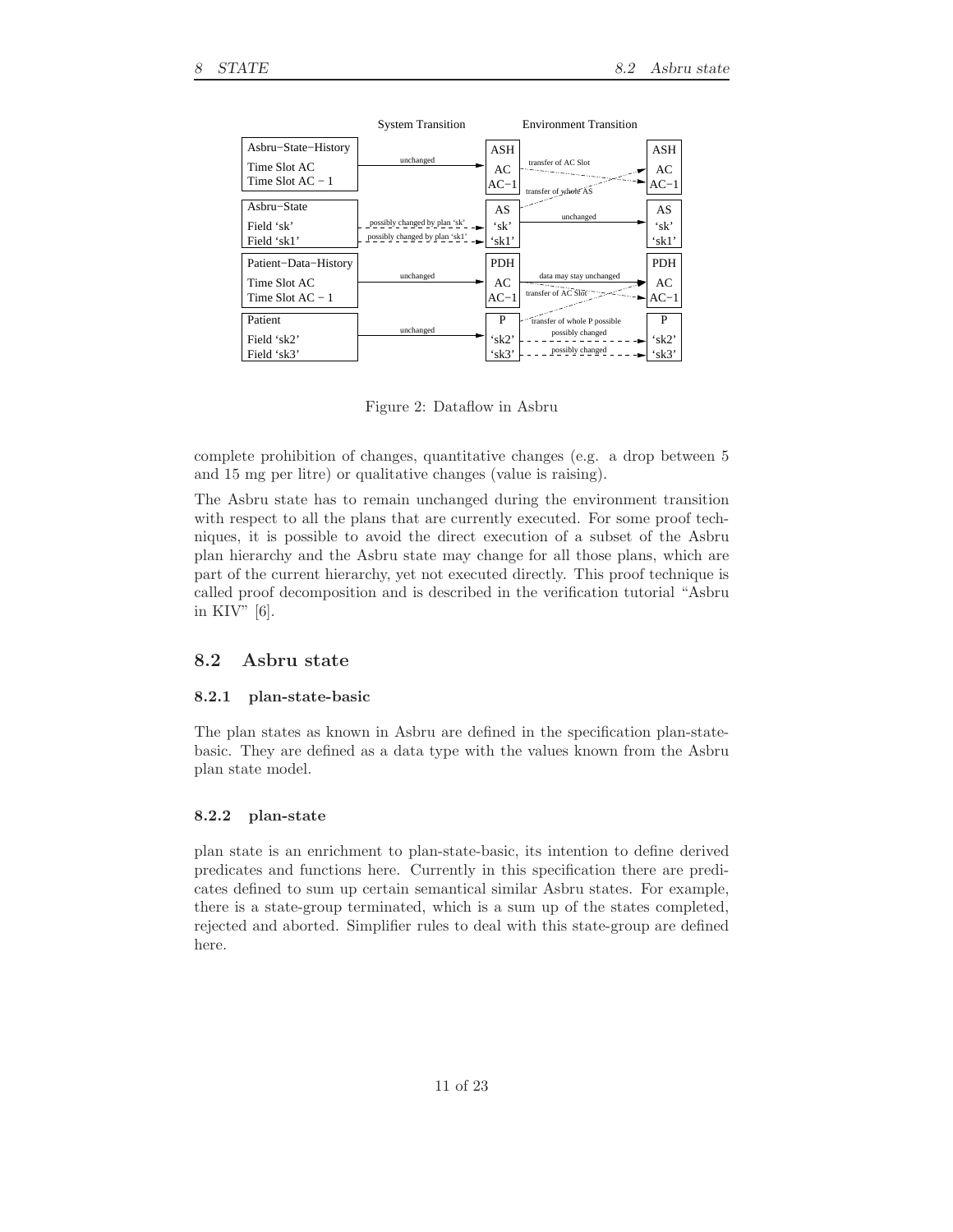#### **8.2.3 asbru-state-history-basic**

This specification defines the mapping of the general histories, such that the dynamic function contained in each history entry maps from strings to Asbru states.

#### **8.2.4 asbru-state-history**

This specification houses simplification rules for dealing with Asbru state histories. One example is the dealing with intervals of time, during which the Asbru state remains unchanged. Another example are weakening rules, defining, under which circumstances entries in the Asbru state may be weakened to establish an invariant for application of induction.

### **8.3 Patient and patient data**

#### **8.3.1 data-value**

data-value is a basic specification that defines the parameter for the patient, variable and the patient-data. This parameter is refined in the case study dependent files with the actual data types used in the case study. This way it is possible to keep the Asbru specification generic in the sense that it can be used as a library for all possible case studies.

Technically it has to be replaced by a sum type of all data types that occur in the case study.

#### **8.3.2 patient-data-history-basic**

This specification is an actualisation of the history with gdata-value as parameter sort. As the gdata-value itself has a parameter, the generated patient-datahistory sort is still parametrised.

#### **8.3.3 patient-data-history**

The patient-data-history specification is an enrichment of the patient-datahistory-basic specification. It has been designed as a collection of further simplifier rules. Currently it is an empty specification.

There is a major semantical difference between the patient and the patient data (sometimes also called patient record). While the patient data describes the knowledge of the medical staff about the patient, the patient itself contains the real data. There is a linkage between both, mainly that measurements in general transfer data from the patient to the patient records. It has been decided that the patient should not have a history.

Asbru decisions, that is plan state changes that rely on medical data, can only be made dependent on the patient data, not the patient. Indicators and intentions may also be evaluated over the patient itself.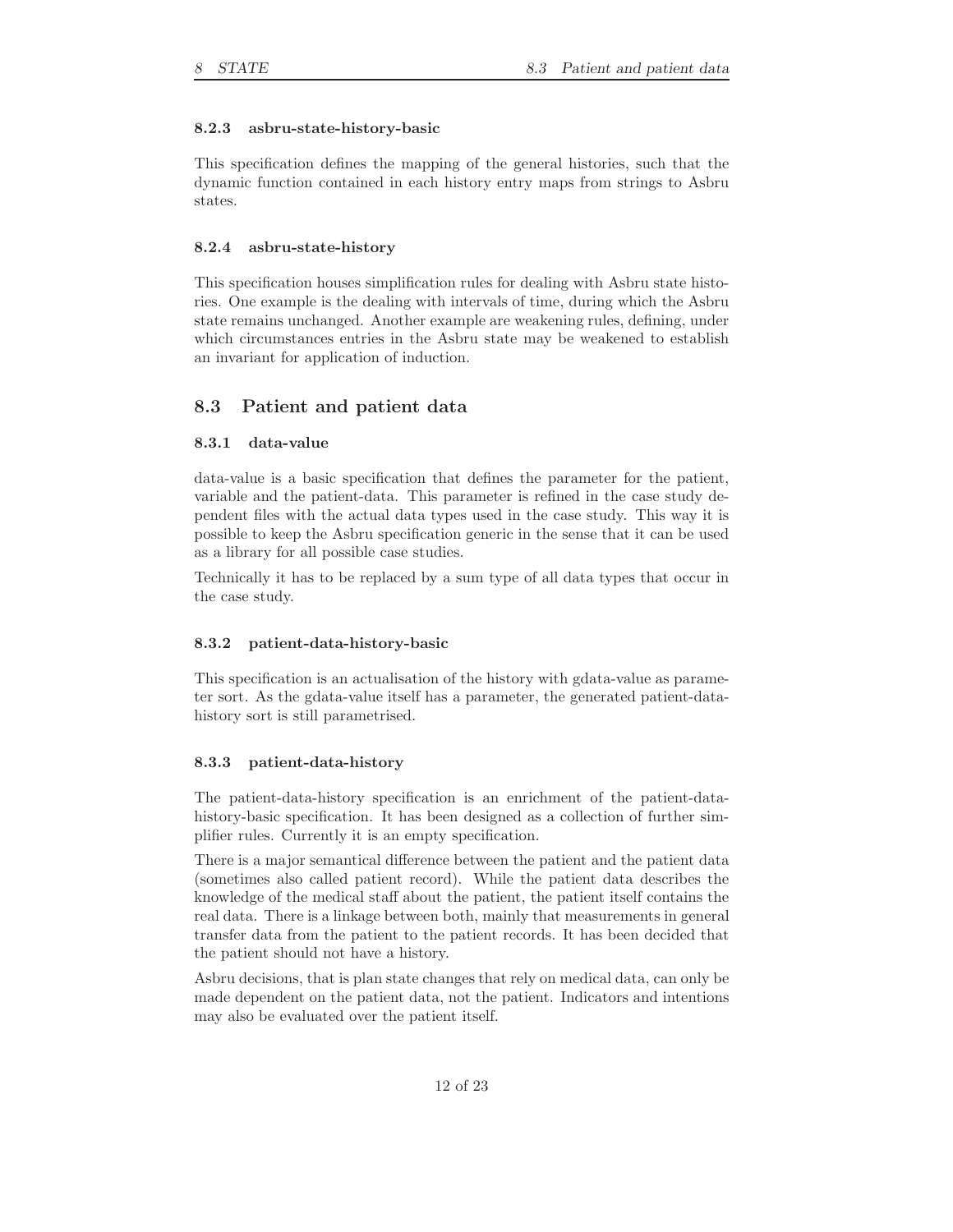The data transfer from the patient to the patient data has been somewhat controversial between the Asbru inventors and the formal methods experts. While the former insist, there is no possibility to force the doctor to take a measurement or forbid him to do so, the latter are not happy with completely indeterministic updates. The main reason for this is, that some properties rely on the number of measurements taken. For example one intention within the jaundice guideline is, that a certain blood value is only measured once within 24 hours. With indeterministic choice, this cannot be guaranteed. There is also a technical reason, that the indeterministic measurements lead to many case distinctions, two to the power of n, where n is the number of different values.

A consensus has been reached, that it is neither wanted to castrate the capabilities of Asbru here nor is it in the interest of the working group that properties cannot be proven. It has therefore been decided to make it case study dependent how data is transferred from the patient to the patient records. This will be added as an environment assumption to the individual sequent. An assumption, that should be linked to the Asbru ask plan. This assumption can be, that every ask has to be followed, no data may be transferred outside the ask plans or anything in between.

This provides the maximum degree of freedom and choice at the latest possible time. With some additional thought put into the formalisation, the indeterminism is mostly hidden from the sequent and will only lead to case distinctions if explicitly requested within the proof.

# **8.4 Variables**

#### **8.5 variables-basic**

variables-basic is a refinement of the history with data-value as parameter sort. It closely resembles the patient-data-history-basic specification.

#### **8.6 variables**

The variables specification is an enrichment of the variables-basic specification. It has been designed as a collection of further simplifier rules. Currently it is an empty specification.

# **9 Time annotations**

#### **9.1 time-annotation-basic**

Time annotations are an important Asbru feature to reason about time. A time annotation allows to formulate properties that access histories in a controlled way. Employing time annotations makes it possible to guarantee certain sanity conditions about time-reasoning. As stated in the Asbru semantics definition, time annotations introduce a somewhat three valued logic, in the sense, that they can be satisfied (true), not satisfiable (false) or satisfiable but not sat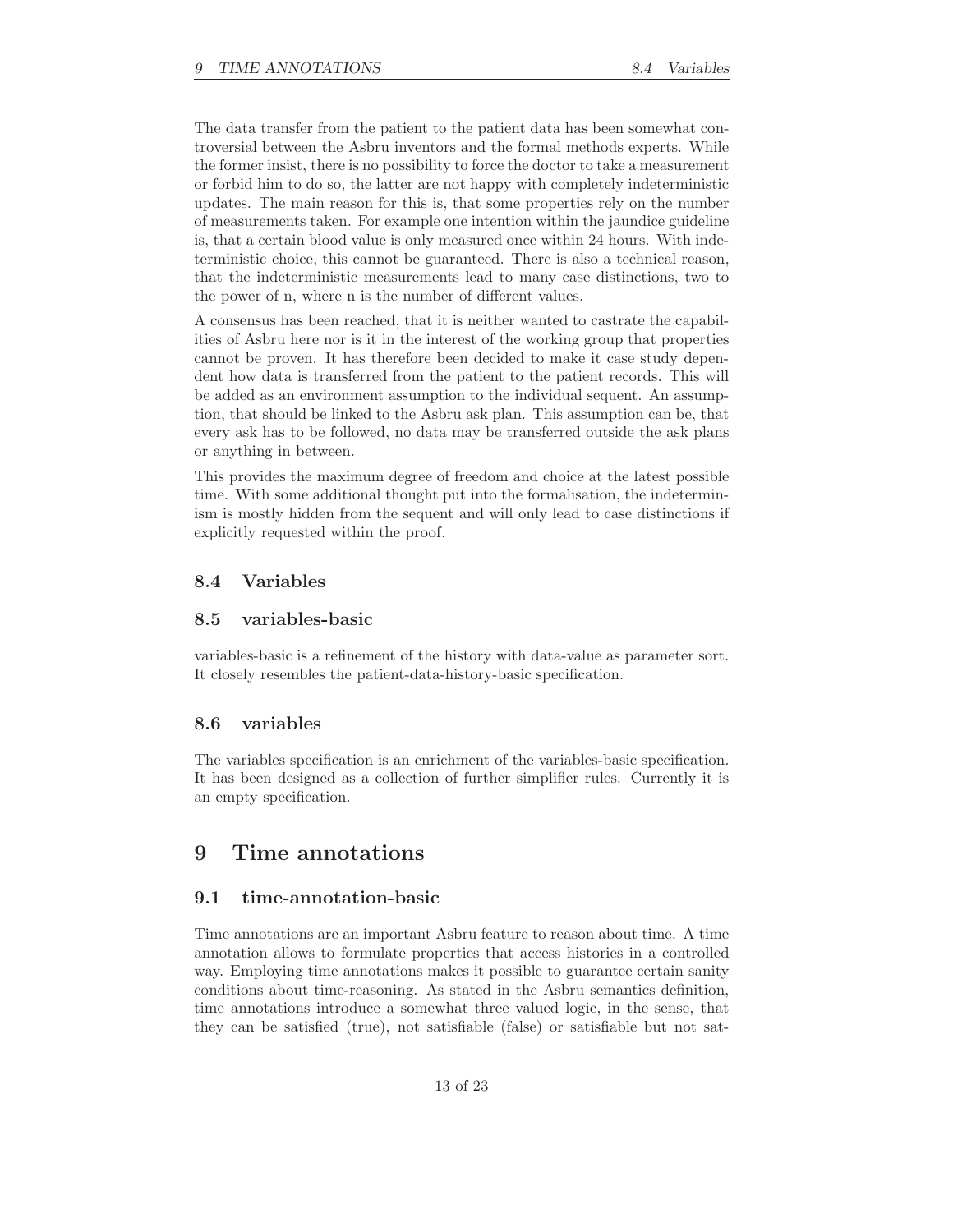isfied (unknown). The time annotation basic specification houses the syntax definition of time annotations as a tuple of six (possibly infinite) integers, representing starting and finishing points and duration. Additionally, an asbru clock is contained, which is the reference point. Look at Section 9.3 to learn about complex reference points and their linkage to the evaluated and abstract time annotations.

### **9.2 time-annotation**

The time annotation specification adds some basic reasoning about the sanity of time annotations. It adds the predicates legal and normal, which determine satisfiability on a very basic level. A time annotation is legal, if there exists an interval which is member of the time annotation. This is similar to state, that with the proper condition, it is possible to find a trace such that the condition linked with the time annotation is satisfied. Details about this reasoning are published in the definition of the semantics of the Asbru time annotations [8]. Also, details about the predicate normal, which is sort of a minimality constraint for time annotations are defined in that paper. A legal time annotation may be normalised without losing any traces and every normal time annotation is also legal.

### **9.3 Complex reference points in KIV**

For every specification regarding time, i.e. asbru-clock-basic, asbru-clock, timeannotation-basic, time-annotation there is specifications with prefix "abstract". These specifications deal with the complex asbru reference points. Asbru allows not only to specify absolute time points as reference points within time annotation but also the complex reference points \*now\* and enter/leave.

When evaluating time annotations, the reference point \*now\* is set to the time of evaluation, so it is constantly changing during evaluations. Time annotations with the reference point \*now\* cannot be evaluated directly but only after the reference time has been replaced by the time of evaluation. In a similar way, asbru time points enter and leave are treated. These constructs require two additional parameters, a plan-name and an Asbru state history. The time of enter(plan, state, ash) is the last time, the plan plan entered the given Asbru state.

Beside some additional constants specifications with the abstract prefix only specify the mapping between their respective asbru clocks and non abstract level. They are therefore not described in detail below.

In many specifications there are lemmas defined, prefixed by an aux and postfixed by a number. In general those lemmas are necessary as simplifier rules. Those lemmas will not be explained in detail, as they usually do not represent any semantically interesting property.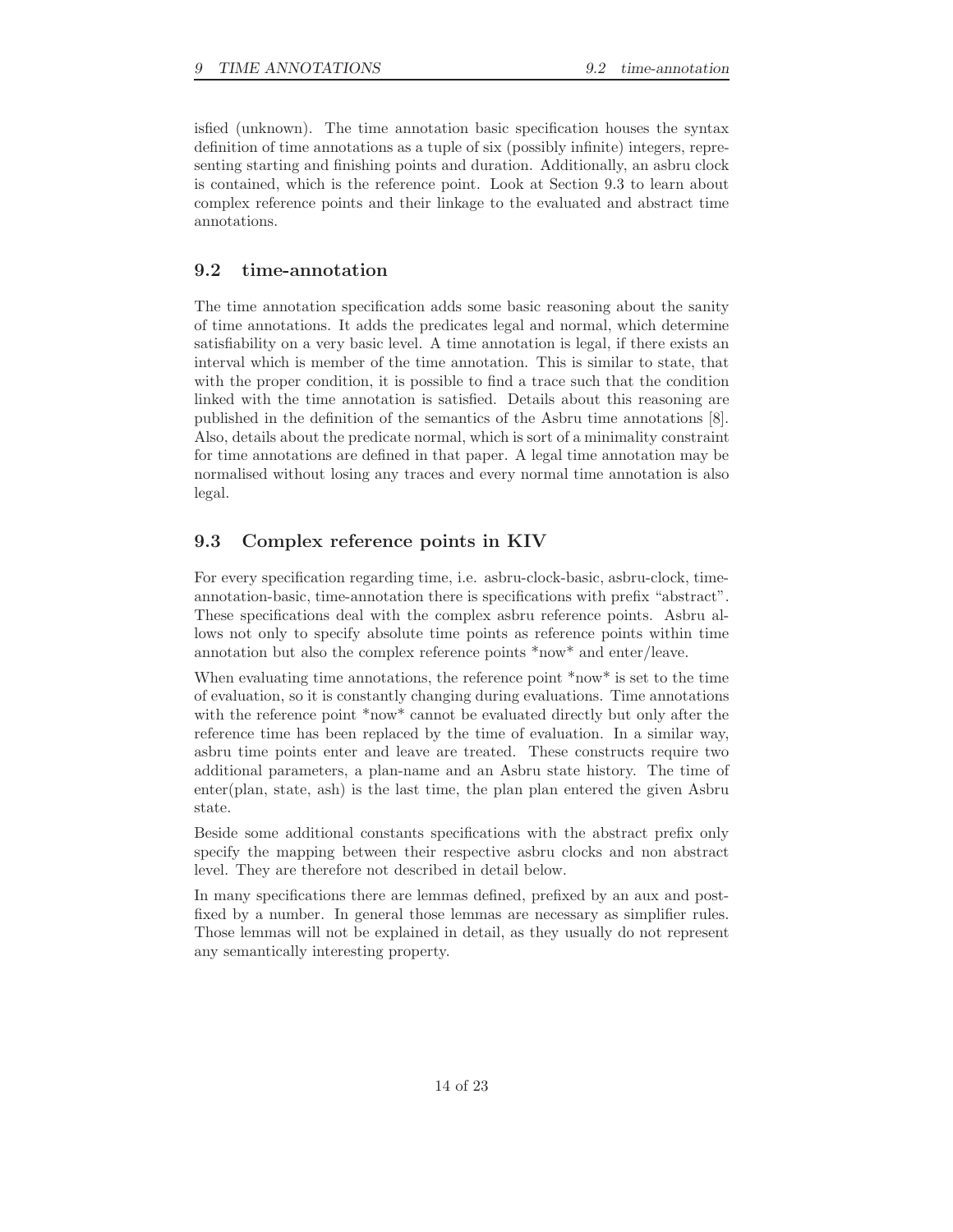### **9.4 abstract-asbru-clock-basic**

This specification provides a sum type of either an Asbru clock or the complex reference points \*now\* and enter/leave. These allow to specify relative time points with which it is possible to reference plan activations and the like of Asbru plans.

### **9.5 abstract-asbru-clock**

This specification provides additional simplification rules to deal with abstract Asbru clocks, especially concerned with the evaluation of the complex time points.

### **9.6 Abstract-Time-Annotation-Basic**

This specification defines a new data type, containing a time annotation, consisting of six integers (or infinity) in combination with one Asbru clock.

# **9.7 Abstract-Time-Annotation**

Within this specification simplification rules are defined to deal with abstract time annotations. Especially cases, in which the abstract time annotation can be automatically transformed into an non abstract time annotation are dealt with here.

# **10 Conditions**

### **10.1 condition-basic**

Basis of the behaviour of all Asbru plans is a set of Asbru conditions. All critical plan state transitions not controlled by the super-plan plan are guarded by Asbru conditions. A condition consists of a higher order predicate, mapping the known state of a patient, the state of the Asbru plans and the values of the variables to a truth value. This truth value may be combined with a time annotation such that the combination checks, whether there is an interval in the bounds of the time-annotation and the predicate evaluates to true during the complete interval including its boundary points. If such an interval exists, the condition is satisfied. If such an interval does not exist, however the trace could be completed such that there is a point where the condition is satisfied, the condition is satisfiable. It has been decided to extend the definition of satisfiable such that a satisfied condition is still satisfiable.

Conditions can be combined with logical junctors and and or. Given a certain trace, an and combination of two conditions is satisfied, if both conditions are satisfied, it is satisfiable, if both underlying conditions are satisfiable. Given a certain trace, an or condition is satisfied, if one of both parts is satisfied and the combination is satisfiable, if one of the conditions is satisfiable.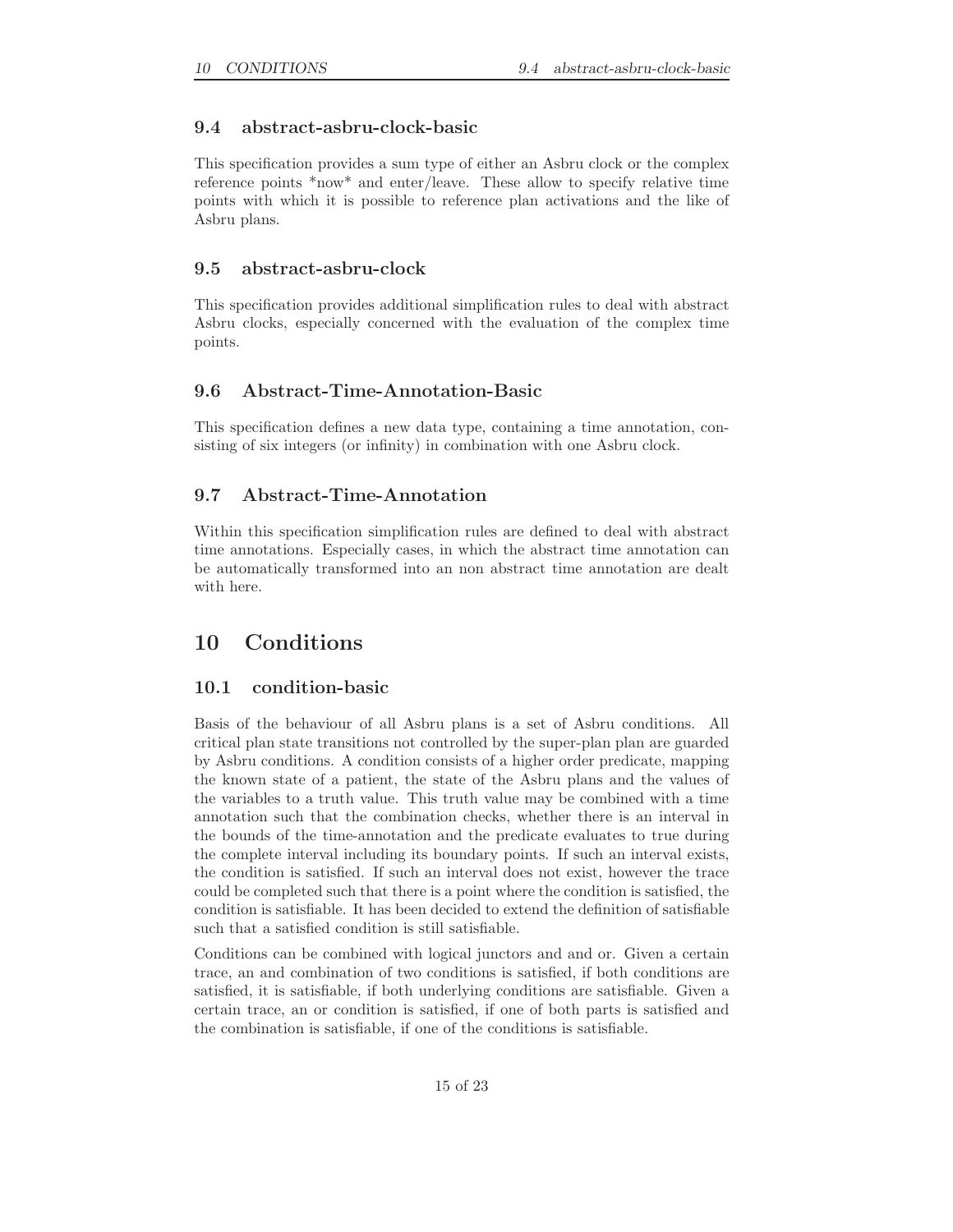In general a condition that is not satisfiable at a time t will not be satisfiable at any t' with t' later than t. There is only one exception to that rule. Once a plan is restarted all the complex reference points of this plan and all sub-plans are reset. With the reset of the reference point a condition can again become satisfiable. This behaviour is consistent with the idea behind the satisfiability of time outs and conditions. A condition should be satisfiable, if there is one path in the future, in which no timeout in the time annotation combined with the condition occurs. If it can be established, that such a timeout will occur in the future, regardless the changes in the condition from now on, it seems reasonable, that the same examination with the same time annotation somewhere in the future comes to the same conclusion. However, with a plan restart, the complex reference point may be evaluated to different time. It is also reasonable, that changes in the time annotation may lead to changes in the time-out behaviour. Additionally to the specification here, the Asbru language definition describes the logical junctor not and the derived operator xor. It has been tried to give a formal definition of the not junctor, however to the current point, no definition has been found that matches the requirements of the Asbru language designers and common sense. It has been decided unanimously with the Asbru developers to leave the definition of negated conditions out of the Asbru semantics definition for now, and come back to the issue, once it has been established, there is actually a need for it in a case study.

### **10.2 condition**

This specification houses the semantics definitions described above. Additionally some predicates and functions have been specified that proved useful while verifying properties regarding conditions. Also some semantics checks have been done within this specification. It has been tried to establish the property, that for every condition, that is satisfiable, there is some time point in the future, such that it is possible for the condition at this point to be satisfied. Also, the property states, that the other direction also holds, that is, if a condition is satisfied at t, it was satisfiable at every t' with  $t' < t$ , given the reference point did not change from t' to t.

This proof has been finished at a very early stage of the project. In the mean time, parts of the underlying specifications were changed such that the proof has become invalid. There is strong confidence, that the changes did not affect the validity of the property, however, at the current stage of the project there is not enough time to verify the property again. Instead, it has been decided to postpone the re verification.

Further semantic tests have been done. One example was a test, whether the evaluation of a condition to a time t is independent of the choice of future traces. This is a reasonable property and verifying it, a flaw within the definition of the satisfied predicate was found. Under certain conditions evaluation of the predicate satisfiable was dependent on a future state.

The syntax of conditions is difficult to get used to at first. Therefore, we present an detailed example for a condition.

mk-acond( $\lambda$  pdh, vh, ash, as, ac. pdh[ac] .bilirubin > phototherapy-recommendation)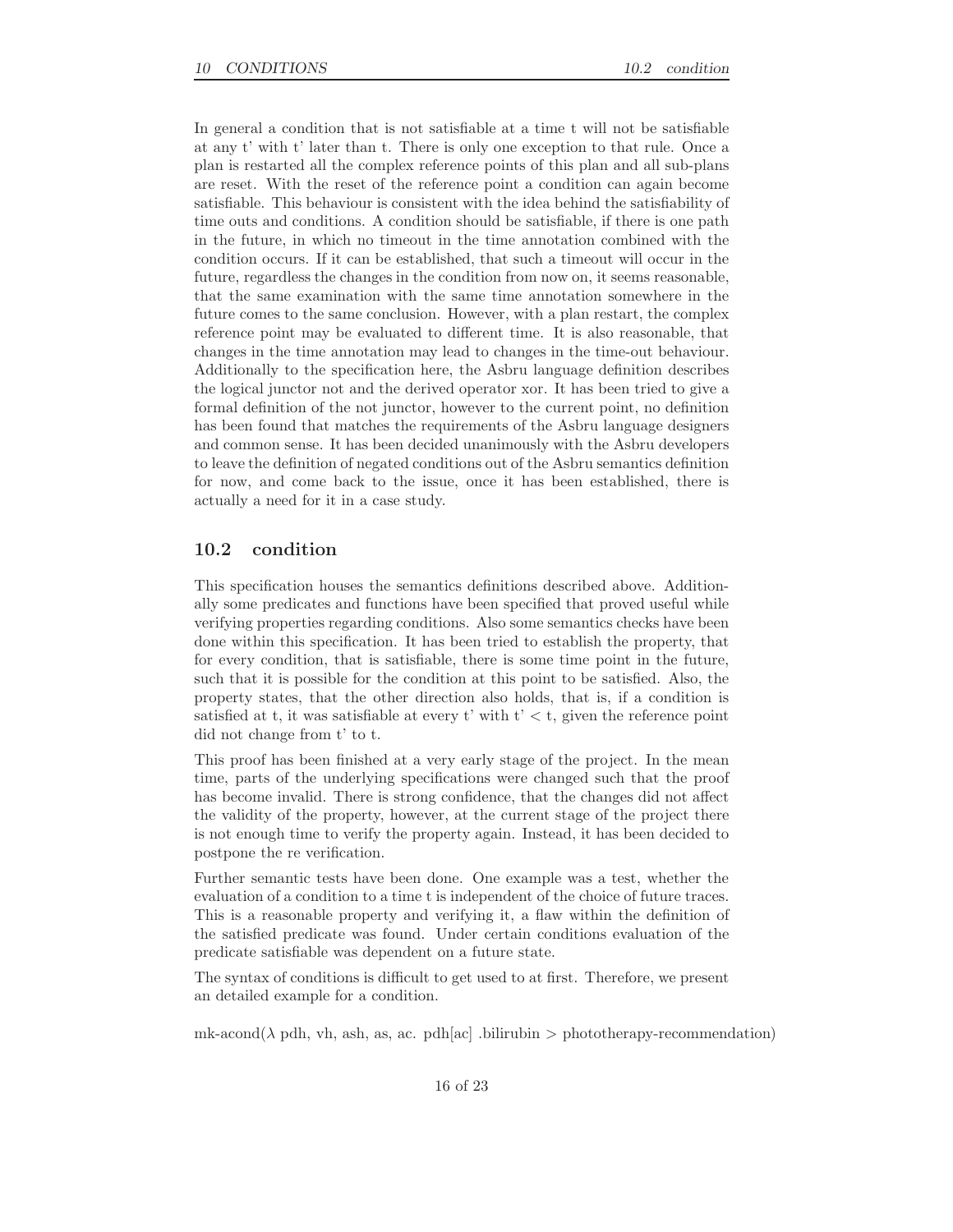This expression is a higher order predicate, as denoted by the  $\lambda$  expression. The variable designations that follow the  $\lambda$  are the local variables of the lemma. In this case, they are a patient data history, a variable history, an asbru state history, an asbru state and an asbru clock. In future versions of the implementation this signature might be changed.

Following the signature, concluded by a dot, the predicate is written down. In this case it is stated that from the patient data the field containing the bilirubin value should be selected. This value is a symbolic value of the concentration of the bilirubin in the blood and has to be greater than the symbolic level phototherapy-recommendation for this condition to be satisfied.

### **10.3 asbru-condition**

Conditions in the sense of the Asbru semantics allow the user to override them or to prevent their evaluation to true. Each condition can be overridable, which is, the environment can force the system to treat a condition as if it was evaluated to true although it is not. There is a dual concept to allow the environment to forbid the system to proceed although a condition would have been evaluated to true. For these concepts to be implemented, an Asbru condition combines a condition with two booleans.

# **10.4 conditional**

A conditional is a simplified version of a condition. It shares the principle of the condition, being a higher order logic predicate, mapping patient-data-history, variable-history, asbru-state-history, asbru-state and asbru-clock to a boolean. It lacks the possibility to combine these values with a time annotation or to merge several of these predicates together with and or or.

# **11 Plan body types**

### **11.1 plan-type-basic**

Within this specification a data type is defined, which holds the possible types of Asbru plan controls. These plan types are mainly those defined by the Asbru syntax definition. In addition to the standard plan types, one type on-aborton-suspend has been defined for the convenience of the users. The semantical definition of these plan types can be found in the Asbru semantics definition.

## **11.2 plan-type**

The patient specification is an enrichment of the plan-type-basic specification. It has been designed as a collection of further simplifier rules. Currently it is an empty specification.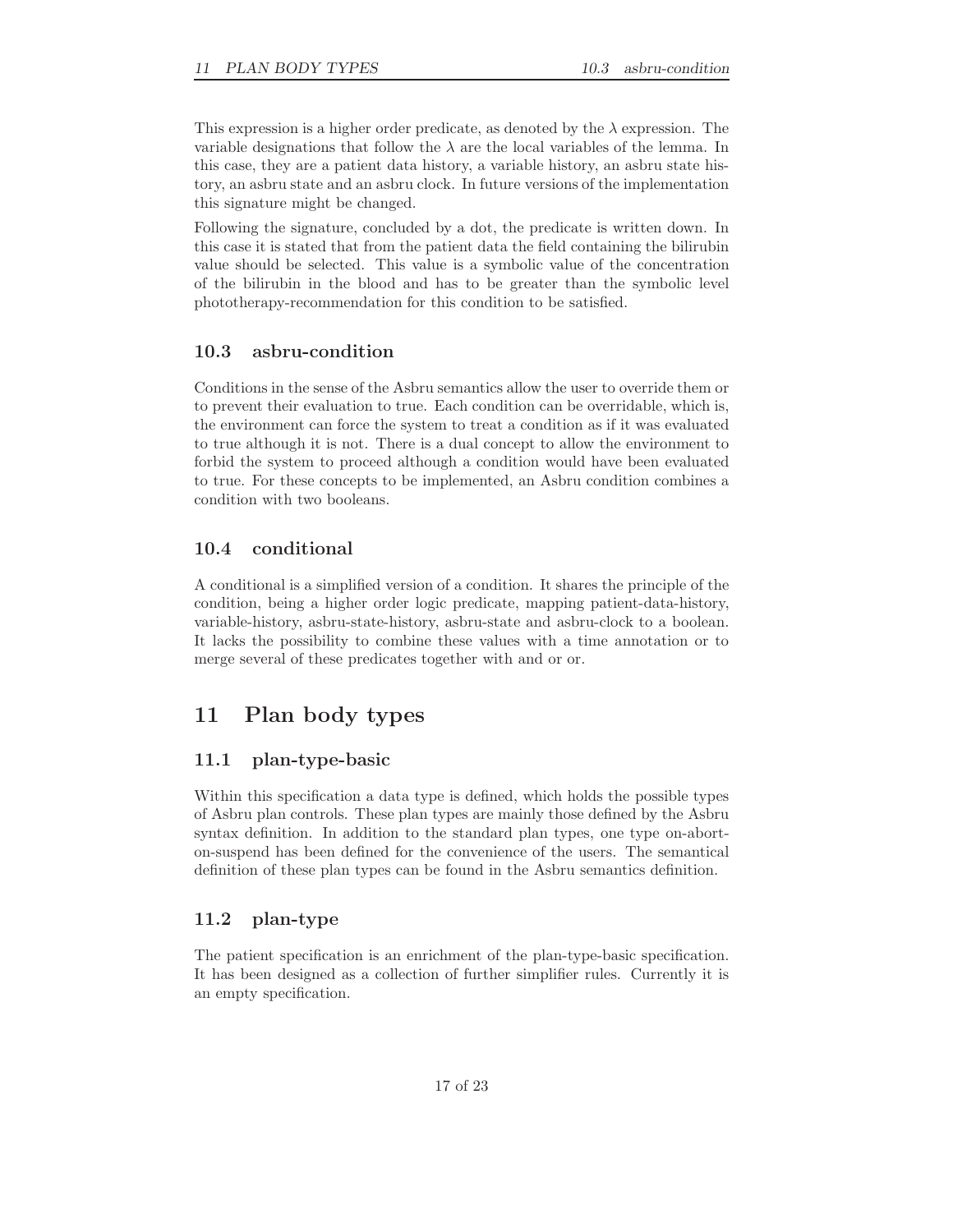# **12 Mandatory and optional sub-plans**

# **12.1 wait-for-basic**

This specification houses the syntactical specification of the Asbru wait for construct. The details about the semantics definition can be found in the wait-for specification.

# **12.2 wait-for**

wait for constructs in Asbru allow to specify sub-plans, that are in some way critical for the execution of a plan. Usually a plan has to wait for some of its sub-plans before it is allowed to complete itself. A wait-for for a single plan is satisfied, once this plan is completed. It is no longer satisfiable, once the plan aborts. Logical and / or connections of wait-fors are self explanatory. Some explanation is needed for the negation of a wait for and therefore for the derived xor of two wait fors. There is the possibility, that the completion of a plan can be seen as a signal something bad has happened. In such a case the super-plan of such a plan specifies such a plan as wait-for-not. A wait-for-not is satisfied, as long as the plan has not yet completed and is satisfiable iff it is satisfied.

# **13 Plan synchronisation**

# **13.1 plan-com-entry**

A plan com entry is a technical specification, aggregating three boolean values into one data structure.

# **13.2 plan-com-basic**

Within this specification, a list data type is actualised, such that it actualises a dynamic function to be of type string -> plan-com-entry. This specification is only technically relevant.

# **13.3 plan-com**

Plan com gathers the three signals that might be sent from a super-plan to its respective sub-plan. These three signals are required for plans to proceed at certain, critical points. Some control types for asbru plans require the sub-plans to be synchronised, for example the parallel control which requires all sub-plans to switch from ready state to the activated state at once. This synchronisation is done via signals sent from the super-plan to the sub-plans.

Three synchronisation points are defined, one with the transition from inactive to considered, one with the transition from ready to activated and the last one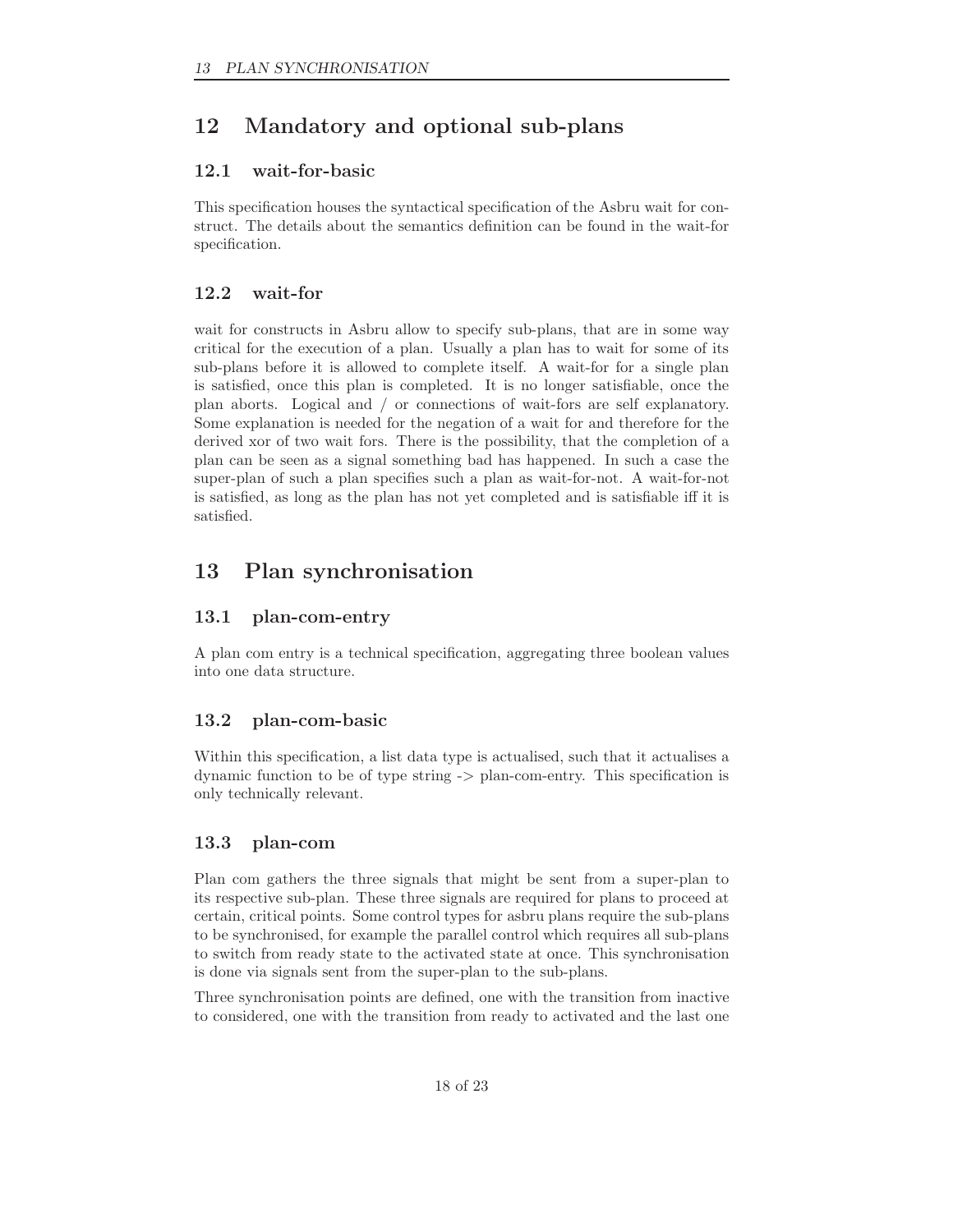from the abort state back to consider. Those three signals are gathered in a data structure defined in the plan-com specification.

In recent implementations in KIV it has been decided to implement these signals as internal variables, shielding them from environmental influence. This has improved the efficiency as well as simplifying the sequents, as environmental non-interference does not have to be specified separately.

# **14 Environment interaction**

# **14.1 bool-tupel**

A bool tupel combines six boolean values into one data structure as a technical prerequisite to the environment aggregation.

# **14.2 environment-aggregation-part-basic**

An environment aggregation part basic pairs two bool tuples such that the resulting data structure holds 12 signals. This is a technical prerequisite to the environment aggregation.

# **14.3 environment-aggregation-basic**

The environment aggregation basic specification actualises a dynamic function, such that it is of type string -> environment aggregation part basic, therefore defining a data type necessary to deal with user interactions to Asbru conditions.

# **14.4 environment-aggregation**

A plan is in some way controlled by other plans and the environment of the complete Asbru system. From the perspective of the individual plan, it is not important whether a signal originates from a concurrently running plan or the environment (i.e. medical staff). Therefore, for a plan all these signals are seen as environment signals. For technical reasons signals sent by the medical staff and signals sent by other plans have been separated with the environment aggregation containing all the environmental signals and the plam com data structure containing all the inter-plan communication.

Every condition in Asbru has the possibility to define it to be overridable or to require confirmation. The former states, that medical staff can decide to bypass this condition, even if it is not satisfied, while the latter requires a doctor explicitly consent with proceeding further in the execution. The first may be used if there is a weak preference not to proceed if a certain condition is not satisfied, but the doctor may decide, that at a given special case there is a reason to proceed. The latter may be used to describe a condition, that is valid in most cases but in some special cases, that have to be determined by the medical staff, it is not.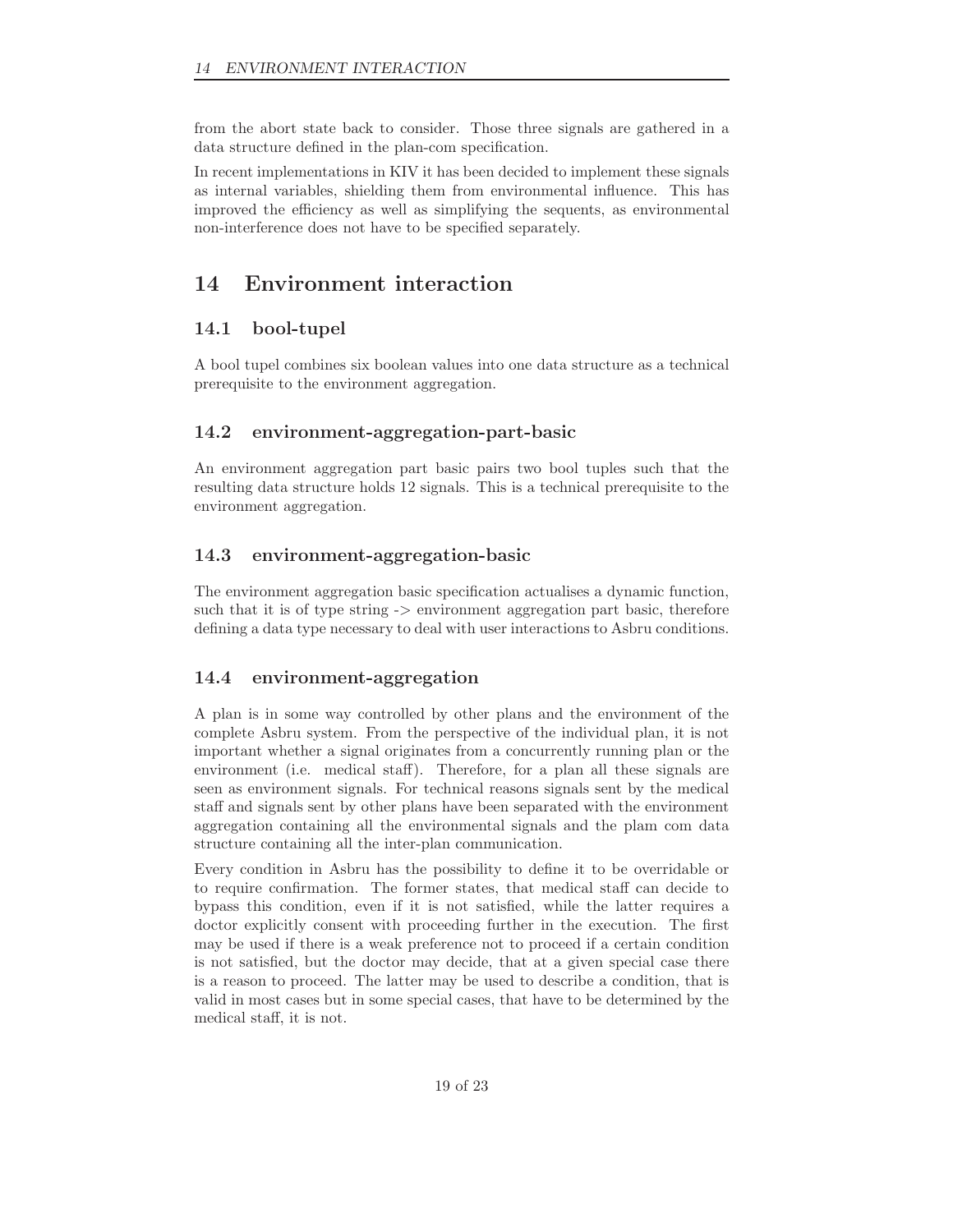To be able to distinguish between signals for every plan, it has been decided to implement the overall data structure in the same way as the asbru state, refining a dynamic function to contain the 12 signals. The key to select the data fields out of the function is the plan-name.

# **15 Asbru plans**

### **15.1 Syntax**

#### **15.1.1 asbru-def-basic**

This specification houses the data structure representing Asbru plans. It has been decided to completely separate the plan execution from the definitions of Asbru plans. The semantics of the plan execution is therefore not implemented here, but in the specification Asbru. The plan execution semantics is designed along the definition of state charts.

A plan as designed here consists of the six Asbru conditions that guard the plan execution transitions in the Asbru semantics. Additionally it is determined of which type the Asbru plan is, whether or not it should be retried, once it is aborted, a list of its sub-plans, the wait for construct and a flag optional wait for.

The latter is to determine the plans behaviour regarding its already started subplans. Once all mandatory sub-plans of a plan are completed and its complete condition is satisfied, the plan may go to the completed state. However, it might be possible, the plan has also started non mandatory sub plans that are still running. If the plan completes with optional sub-plans running, this will result in an abortion of the still running sub-plans. If this is undesired, the plan can wait for the optional sub-plans, leaving none of them in aborted state.

#### **15.1.2 asbru-def**

The main concern of this specification is to define abbreviations for the satisfiability. With the consideration of the environment signals with the evaluation of the satisfiability of conditions, formulas defining this satisfiability have become confusingly complex. For the human verifier to have a better overview, it has been decided to define abbreviations filter-satisfied, filter-satisfiable, setupsatisfied and so on. Also, within this specification a function has been defined to map string-keys to asbru definitions. This function will later be partially specified for those keys that represent valid asbru definitions in a case study.

### **15.2 Semantics (plan state model)**

#### **15.2.1 Asbru-basic**

This specification is a union of all specifications, necessary to implement the asbru semantics state-charts.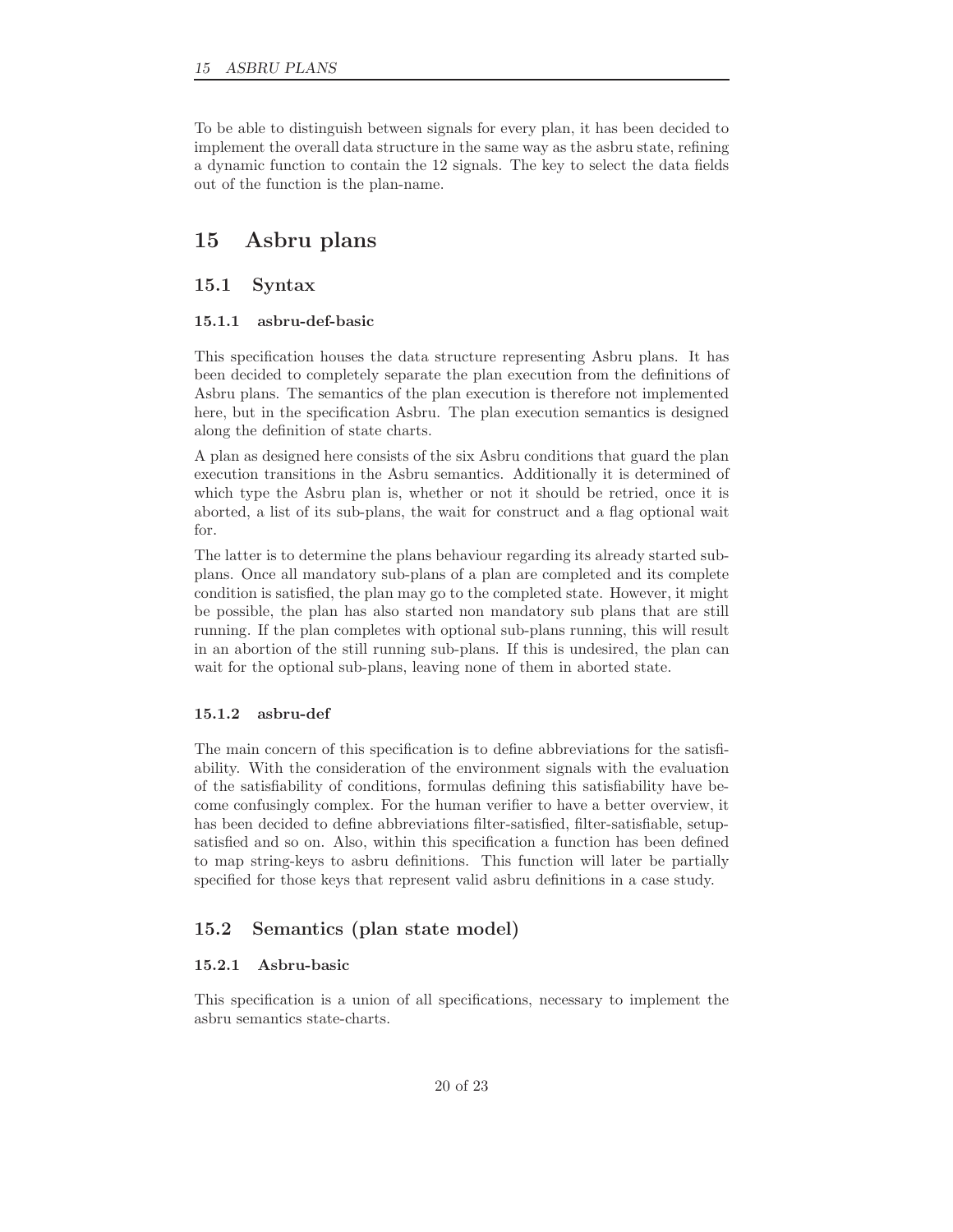#### **15.2.2 asbru**

The asbru specification houses the implementation of the asbru semantics statecharts. The implementation can be seen as an asbru interpreter. It has been decided to keep the programs as close to state-charts as possible. This has been realized by implementing each state of the semantics state-chart with one procedure and these procedures may call other procedures along the transitions which are mentioned in the semantics state-chart. All of these procedures are implemented as one-step terminating.

For the user the real execution is therefore invisible. At any given state, all of the currently active plans will have a corresponding program called inactive#, considered#, possible# and so on running. After one step of the system, some assignments will have taken place. The user will then spot one program, corresponding to the new status of the corresponding asbru plan. Changes to that scheme are termination and spawning of asbru-plans. Changes to the plan states may also be seen in the predicate logic part of the sequent, that is in the asbru-state and asbru-state-history data structures.

# **16 Abstraction**

### **16.1 asbru-abstracted**

For some properties the assignments done by the asbru programs are too fine coarsed. It may be unimportant, how many steps a plan has spent in the evaluation phase and therefore an abstraction is possible, not distinguishing between possible, ready and considered state. These abstractions are highly experimental and should be used with caution at this time.

# **17 Auxiliary specifications**

The specification hierarchy include some specifications which can be seen as auxiliary specifications. They can be existent to enhance readability by structuring the simplifier rules that are necessary. Others are there for technical reasons and may simply contain definitions of data type. Those specifications are described here together with their purpose mainly for reasons of completeness. Their understanding is not required to understand the Asbru implementation.

### **17.1 jgelem, prepair**

jgelem and prepair are an auxiliary specification, needed for technical reasons to actualise a pair with the same data type as elem and data (i.e. as a pair of the same sort)

### **17.2 gdata-value**

This specification is only technically relevant.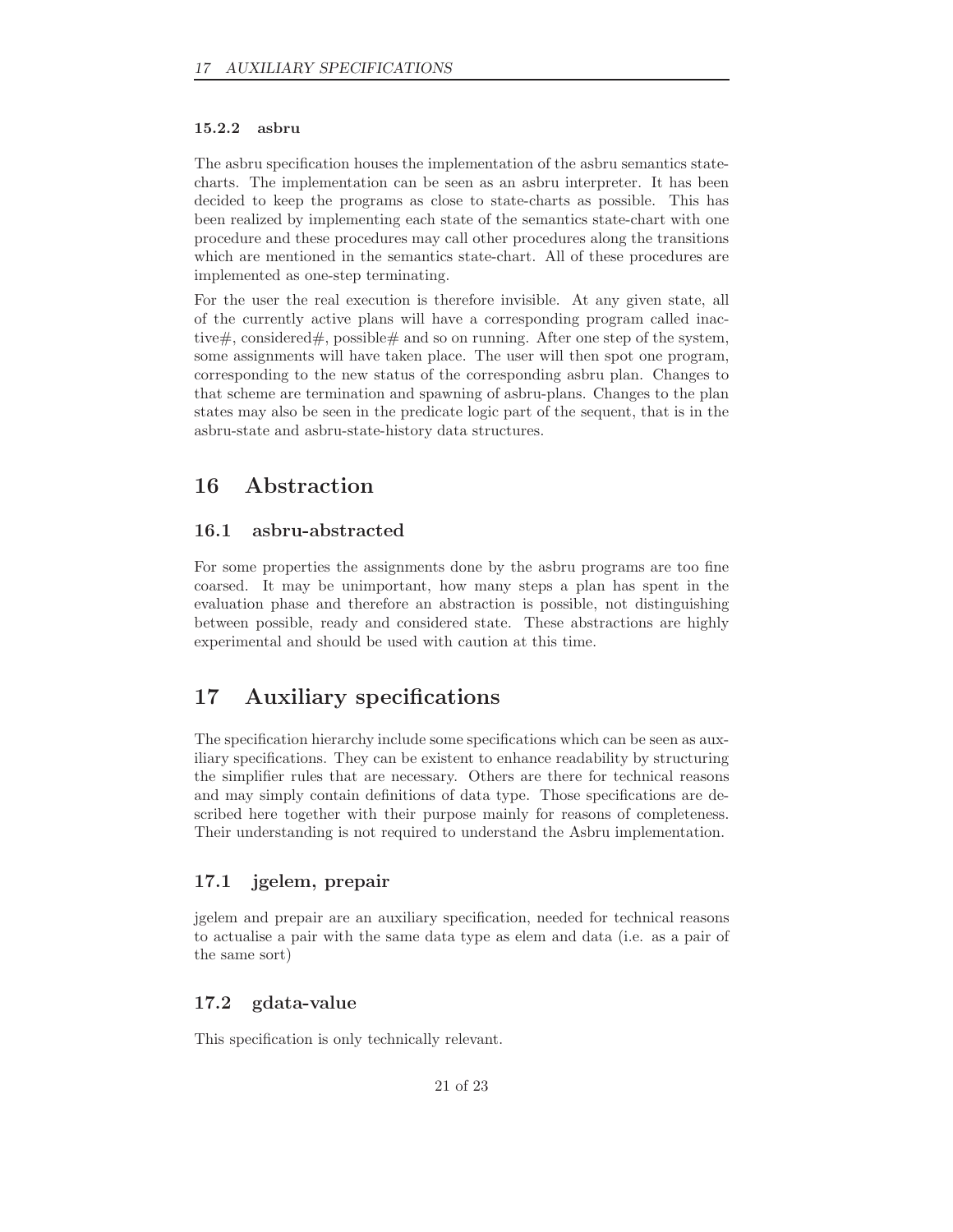# **18 Conclusion**

This implementation of the Asbru semantics has been developed over the course of 2 1/2 years. Focus of the development was on the ease of use for the verifier as well as the execution speed of the symbolic Asbru plans. The implementation is considered a success, as with the current version of the implementation it is possible to tackle even large hierarchies of plans, consisting of dozens of plans with multiple hierarchical layers.

A setback within this formalisation is the complexity of the different data structures, that store histories of system and patient configurations. However, these complex data types are necessary for the support of time annotations, which are a central concept of Asbru itself. Therefore it is our conclusion that all attempts to implement the semantics of an Asbru subset including time annotations will have to deal with similar concepts.

Several different verification techniques have been devised. These techniques range from a "head on" symbolic execution on the one hand and abstraction and generalisation techniques on the other hand, making use of modularisation technology. With this variety of methods it was possible to successfully deal with the real world case study of the treatment of breast cancer as used by the Dutch CBO.

# **References**

- [1] G. B. A. Benveniste. The synchronous approach to reactive and real-time systems. In *Another Look at Real-time programming*, Proceeding of IEEE, 1991.
- [2] M. Balser. *Verifying Concurrent System with Symbolic Execution Temporal Reasoning is Symbolic Execution with a Little Induction*. PhD thesis, University of Augsburg, Augsburg, Germany, 2005.
- [3] M. Balser, C. Duelli, and W. Reif. Formal semantics of Asbru An Overview. In *Proceedings of IDPT 2002*. Society for Design and Process Science, 2002.
- [4] KIV homepage. http://www.informatik.uni-augsburg.de/swt/kiv.
- [5] S. Miksch and K. Hammermüller. Asbru, a plan-representing language modelling time-oriented, skeletal plans in sport. In A. Baca, editor, *2nd International Symposium Computer Science in Sport*, 1999.
- [6] J. Schmitt, M. Balser, and W. Reif. Interactive verification of Asbru a tutorial. Technical Report 2006-3, University of Augsburg, February 2006. URL: http://www.informatik.uni-augsburg.de/lehrstuehle/swt/se/publications/.
- [7] J. Schmitt, M. Balser, and W. Reif. Implementation of the Asbru semantics. Technical report, University of Augsburg, to appear. URL: http://www.informatik.uni-augsburg.de/lehrstuehle/swt/se/publications/.
- [8] J. Schmitt, W. Reif, A. Seyfang, and S. Miksch. Temporal dimension of medical guidelines: The semantics of Asbru time annotations. In *Proceedings of European Conference on Artificial Intelligence (ECAI'06)*, to appear.